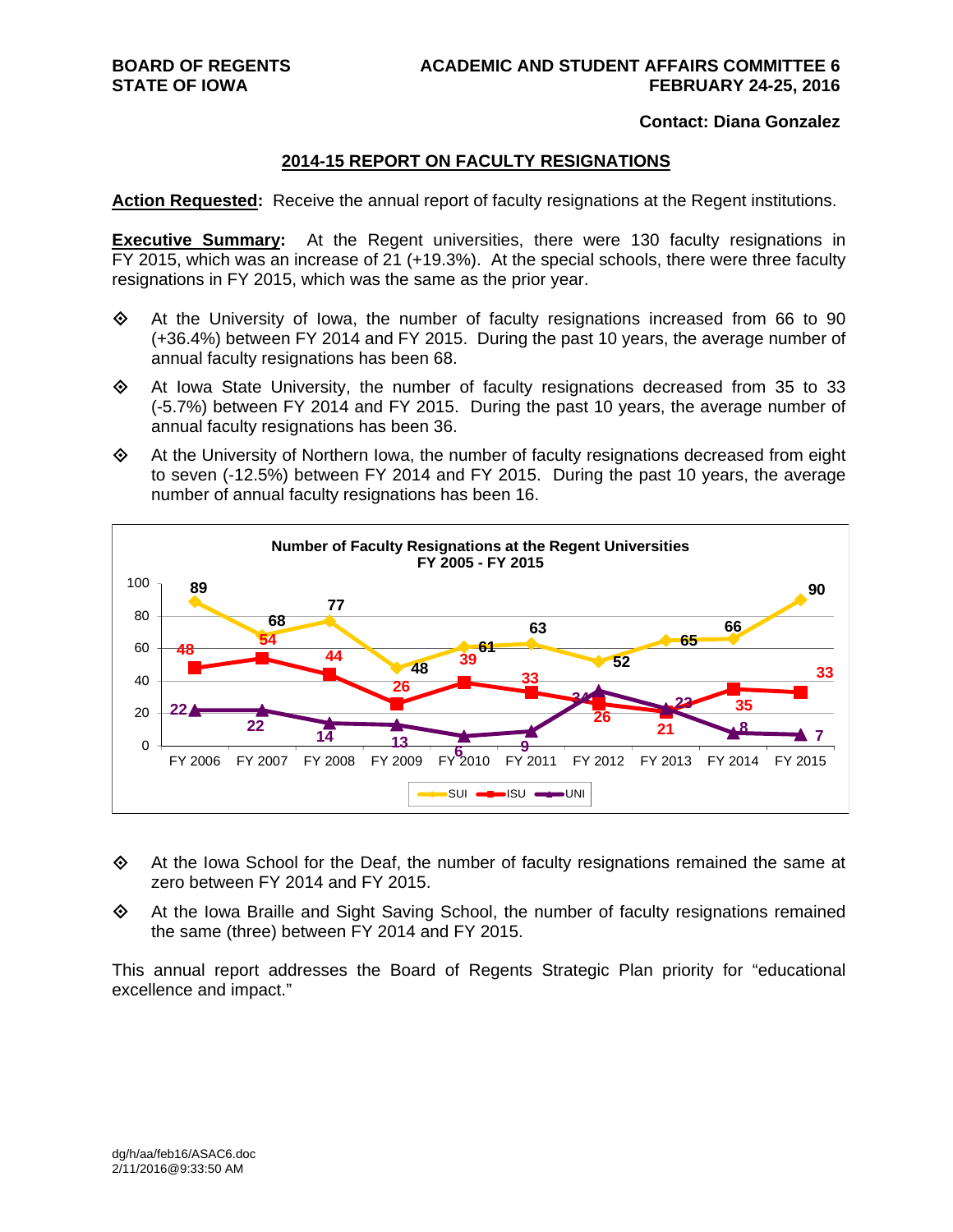#### **Background:**

- $\diamond$  The Regent universities obtained information about the faculty who resigned through a variety of efforts, including resignation surveys; exit interviews; satisfaction/climate assessment surveys; and payroll reports.
	- $\triangleright$  At the University of Iowa, resignees received an online questionnaire which inquired about their level of satisfaction with various aspects of SUI and the community using a rating scale of 1 (very dissatisfied) to 5 (very satisfied). The questions assessed the resignees' satisfaction with (1) the general atmosphere of the University and Iowa City, (2) the faculty member's departmental atmosphere, (3) the University's commitment to diversity, (4) the University's commitment to excellence in research, (5) the University's commitment to excellence in teaching, (6) compensation, and (7) hospital and clinic atmosphere (for health science college faculty only).
		- In FY 2015, 29 questionnaires (32.2%) were returned.
		- Eu Respondents expressed the greatest satisfaction with the general atmosphere of the University and Iowa City (4.3); the University's commitment to excellence in research (3.7); and research (3.7).
		- $\Box$  Respondents expressed the most dissatisfaction with compensation (2.9).
		- The mean satisfaction level increased from 3.4 in FY 2014 to 3.5 in FY 2015.
		- **Example 1** The primary reason respondents gave for leaving the university was to accept a position at another university (45.6%).
	- $\triangleright$  At Iowa State University, faculty exit data have been systematically collected through an online survey since January 2004. An opportunity for a face-to-face or phone interview with the Office of the Provost is provided to all exiting faculty members. These interviews are often in addition to other opportunities at the department or college level. ISU's goal is to use both exit interview methods to determine the reasons faculty members resign, identify ISU's strengths and weaknesses from the faculty members' perspective, and obtain suggestions for institutional improvement from the faculty.
		- Ten faculty members (30.3%) responded to the FY 2015 online faculty exit survey.
		- The primary reasons cited by faculty members for leaving were dissatisfaction with the departmental environment, lack of perceived advancement opportunities, and lack of perceived partner accommodation opportunities.
		- Salary competitiveness continues to be cited by respondents as a reason for resigning. Of the 10 respondents, three (9.1%) indicated that they had accepted a new position elsewhere that will provide a "much higher salary than the salary at ISU;" and four indicated they had accepted a new position elsewhere that will provide a salary "somewhat higher than the salary at ISU."
		- $\Box$  Faculty continue to express satisfaction with ISU benefits 23 (69.7%) of the respondents indicated they were "somewhat or very satisfied" with ISU's benefit package.
		- Thirteen respondents (39.4%) indicated that they were "somewhat or very satisfied" with teaching/advising responsibilities, as well as expectations for research.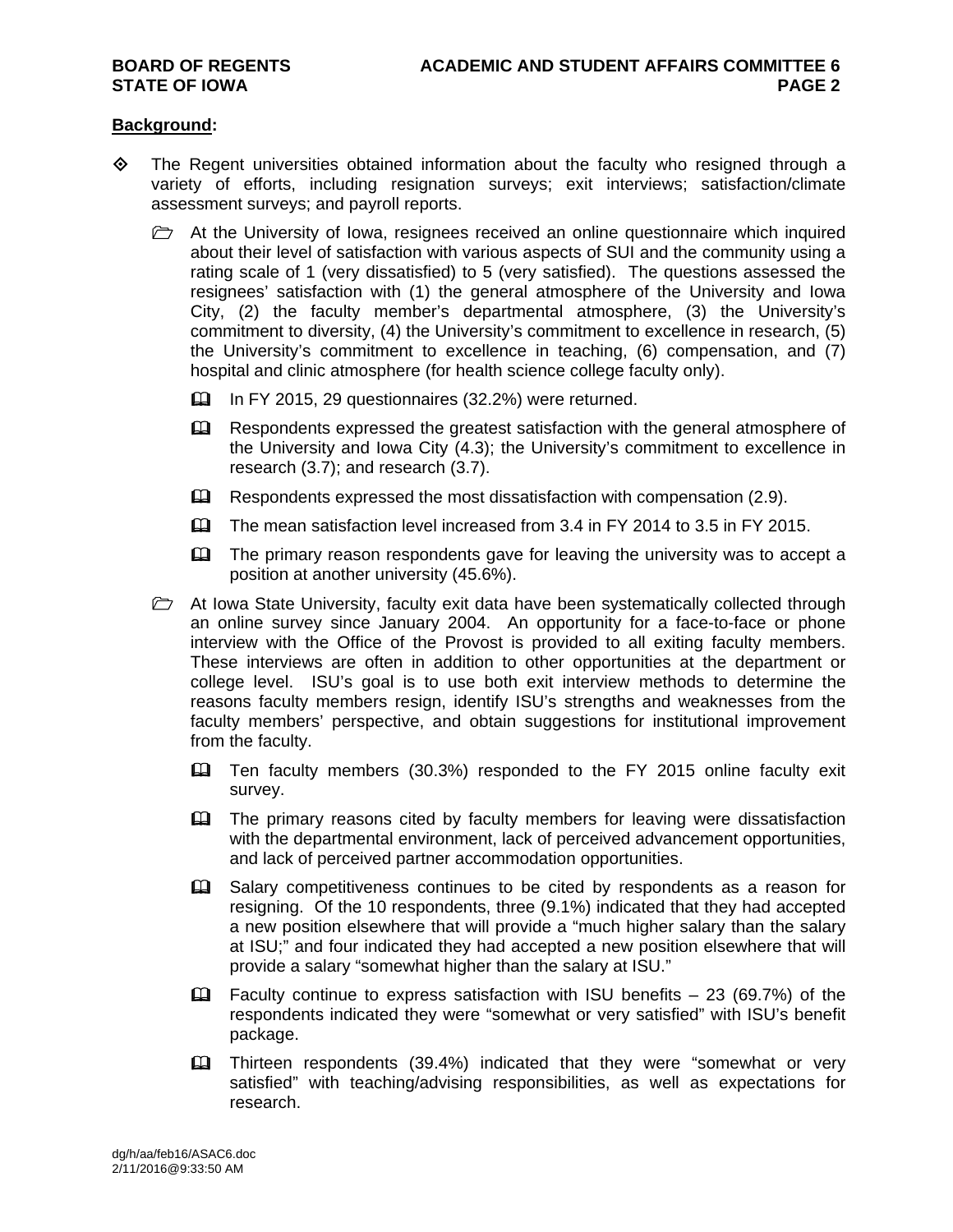- Twenty respondents (60.6%) indicated that they were "neutral/mixed" about the overall workload.
- Sixteen respondents (48.5%) indicated a "high or very high" level of work-related stress (broadly defined).
- Approximately 20 respondents (60.6%) were "somewhat or very satisfied" with office facilities; 10 respondents (30.3%) were "somewhat or very satisfied" with research facilities and 16 respondents (48.5%) were "neutral/mixed with research facilities.
- When asked "were you ever asked if anything could be done to retain you," 23 respondents (69.7%) responded affirmatively. However, 20 respondents (60.6%) responded negatively to the question "Would anything have encouraged you to stay?"
- $\triangleright$  At the University of Northern Iowa, resignation information was gathered through exit interviews between the faculty members and department heads.
	- $\mathbf{\Omega}$  One resigned to be closer to family.
	- Six resigned to accept a position at another university. Two positions were closer to family for the faculty member and one position did not require the faculty member to possess a terminal degree for tenure.
- $\Leftrightarrow$  The number of faculty resignations at the Regent universities includes those faculty members who were tenured, tenure-track, clinical track, research track, or instructors.
- Of those who resigned in FY 2015, 24 (18.5%) were professors, 34 (26.2%) were associate professors, 71 (54.6%) were assistant professors; and one (0.7%) was an instructor.
	- $\triangleright$  Professors represent 25.3% of the population; associate professors represent 21.9% of the faculty; assistant professors represent 32.5% of the faculty; and instructors represent 20.2% of the faculty at the Regent universities<sup>1</sup>.
	- $\triangleright$  The number of professors who resigned in FY 2015 remained the same (24) as the prior year.
- $\diamond$  Of those who resigned in FY 2015, 49 (37.7%) were tenured, 39 (30.0%) were tenure-track, 39 (30.0%) were clinical track, and three (2.3%) were other.
	- $\triangleright$  Tenured faculty members represent 64.1% of the population; tenure-track faculty members represent 19.6% of the faculty; clinical/research track faculty members represent 16.3% of the faculty at the Regent universities<sup>1</sup>.
	- $\triangleright$  The number of tenured faculty members who resigned in FY 2015 increased by nine (+22.5%) from the prior year.
- $\diamond$  Of those who resigned in FY 2015, 76 (58.5%) were male and 54 (41.5%) were female.
	- $\triangleright$  Males represent 58.6% of the total population and females represent 41.4% of the total faculty at the Regent universities.

dg/h/aa/feb16/ASAC6.doc  $\overline{a}$ <sup>1</sup> Source: Spring 2015 Faculty Tenure Report.

<sup>2/11/2016@9:33:50</sup> AM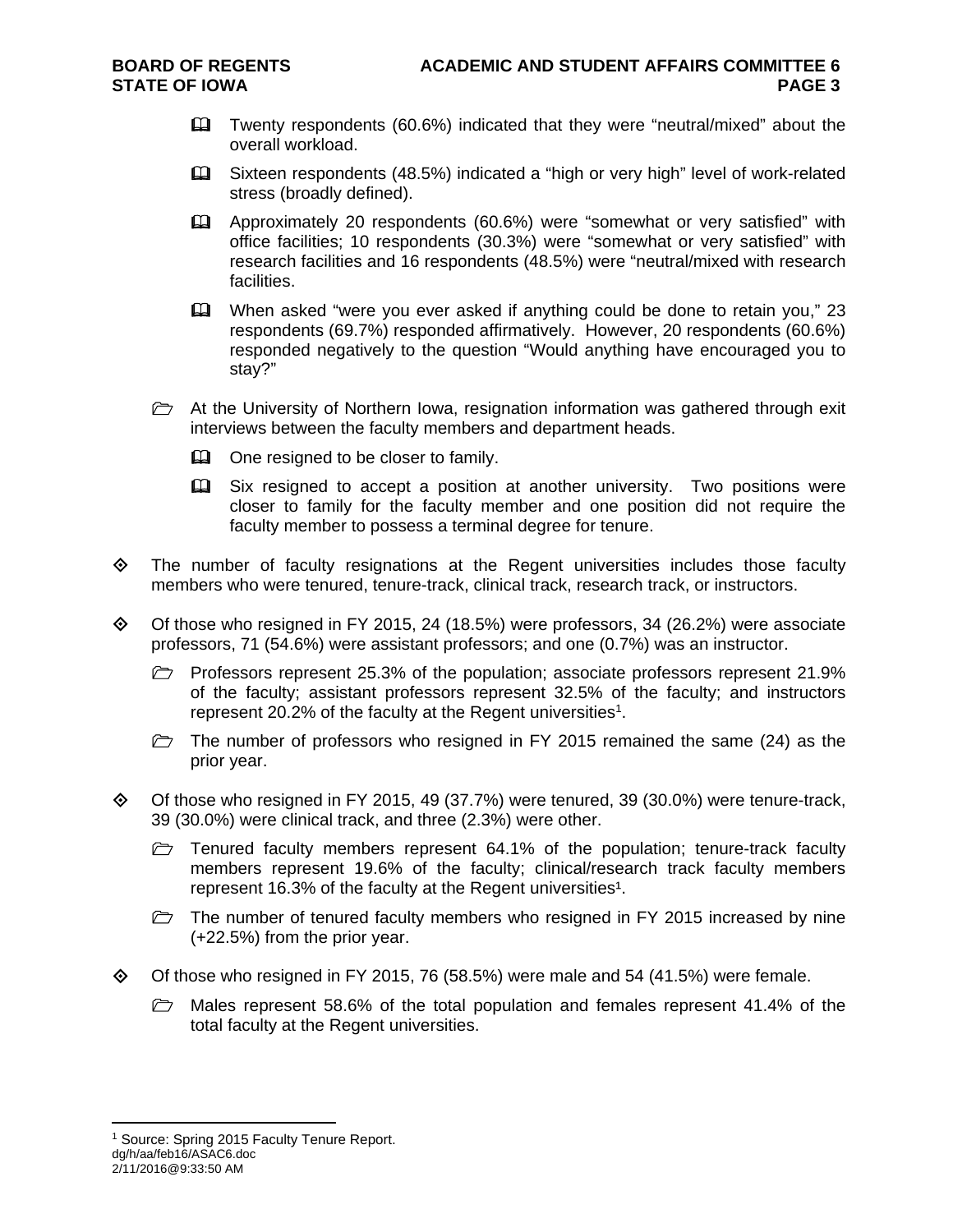- $\triangleright$  There was an increase of four (+8.0%) women and 17 (+28.8%) men who resigned in FY 2015 from the prior year.
- $\Diamond$  Of those who resigned in FY 2015, 41 (31.5%) were racial/ethnic minorities and 89 (68.5%) were non-minorities.
	- $\triangleright$  As described in the Spring 2015 Annual Tenure Report, racial/ethnic minorities represent 17.3% of the population and non-minorities represent 82.7% of the population at the Regent universities.
	- $\triangleright$  The number of racial/ethnic minority faculty who resigned in FY 2015 increased by 12 (+41.4%) from the prior year. The number of non-minority faculty who resigned in FY 2015 increased by nine (+11.3%).



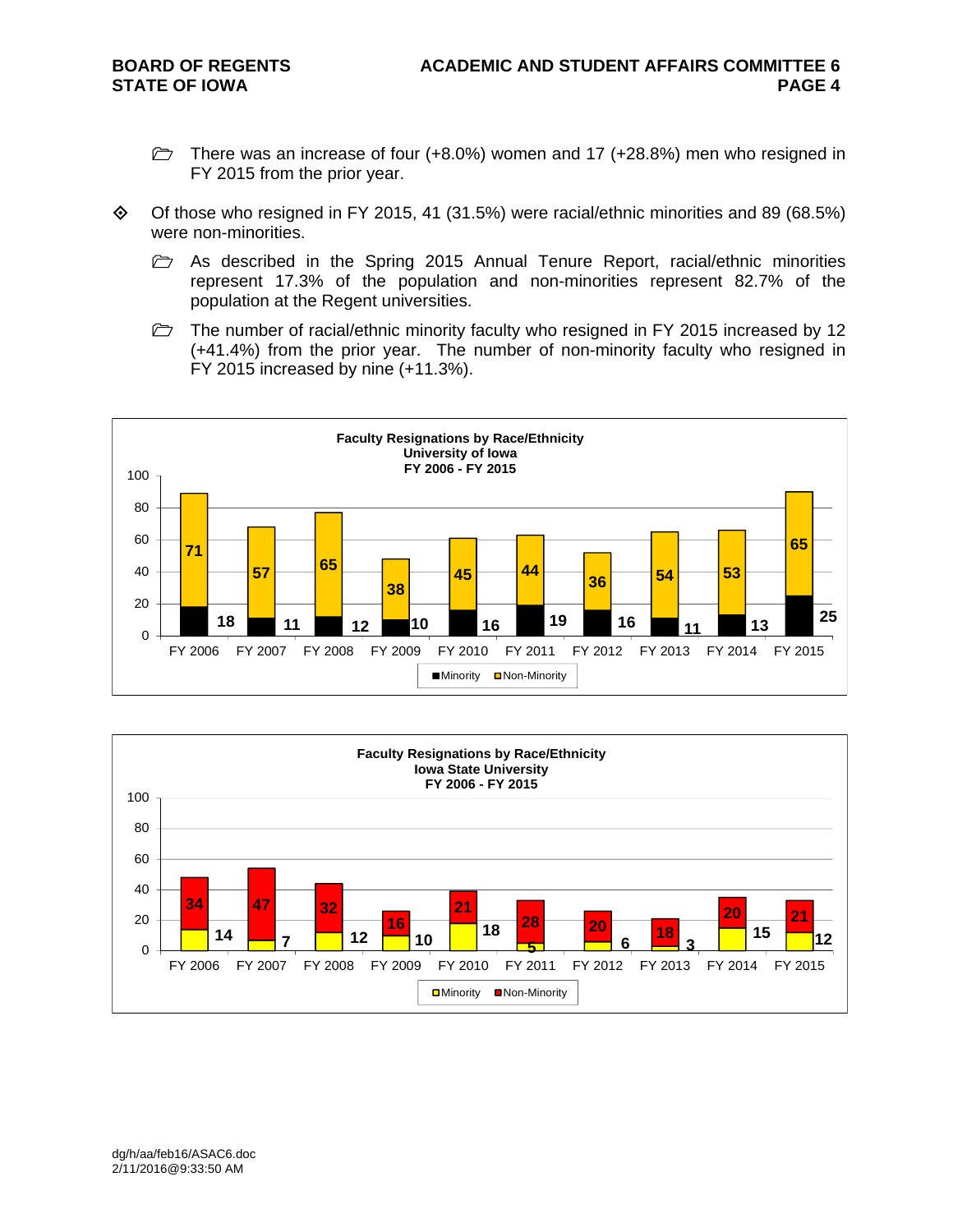

- The following resignation overrepresentation occurred among faculty resignees relative to each College's overall faculty numbers:
	- $\triangleright$  At the University of Iowa, the Colleges of Education, Law, and Medicine, as well as the Graduate College were overrepresented among faculty resignees relative to each College's overall faculty numbers.
	- $\triangleright$  At Iowa State University, the Colleges of Business, Design, and Veterinary Medicine as well as the Library were overrepresented among faculty resignees relative to the College's overall faculty numbers.
	- $\triangleright$  At the University of Northern Iowa, the College of Education as well as the Library were overrepresented among faculty resignees relative to each College's overall faculty numbers.
- $\Diamond$  In FY 2015, the primary reason for resigning continues to be employment opportunities at other educational institutions (cited by 54.6% of those who left). The second most frequently identified reason for resigning (cited by 17.7% of those who left) was to enter into private practice.
	- $\triangleright$  The number of faculty who resigned in FY 2015 to accept a position at another university increased by 15 (+26.8%) from the prior year.
	- $\triangleright$  The number of faculty who resigned in FY 2015 to accept another position decreased by two (-10.5%) from the prior year.
	- $\triangleright$  The number of faculty who resigned in FY 2015 to relocate for personal reasons decreased by six (-26.1%) from the prior year.
- At the *Iowa Educational Services for the Blind and Visually Impaired/Iowa Braille School*, three faculty members resigned in FY 2015 – one resigned for personal reasons; and two resigned for a career change. At the Iowa School for the Deaf, there were no faculty resignations in FY 2015.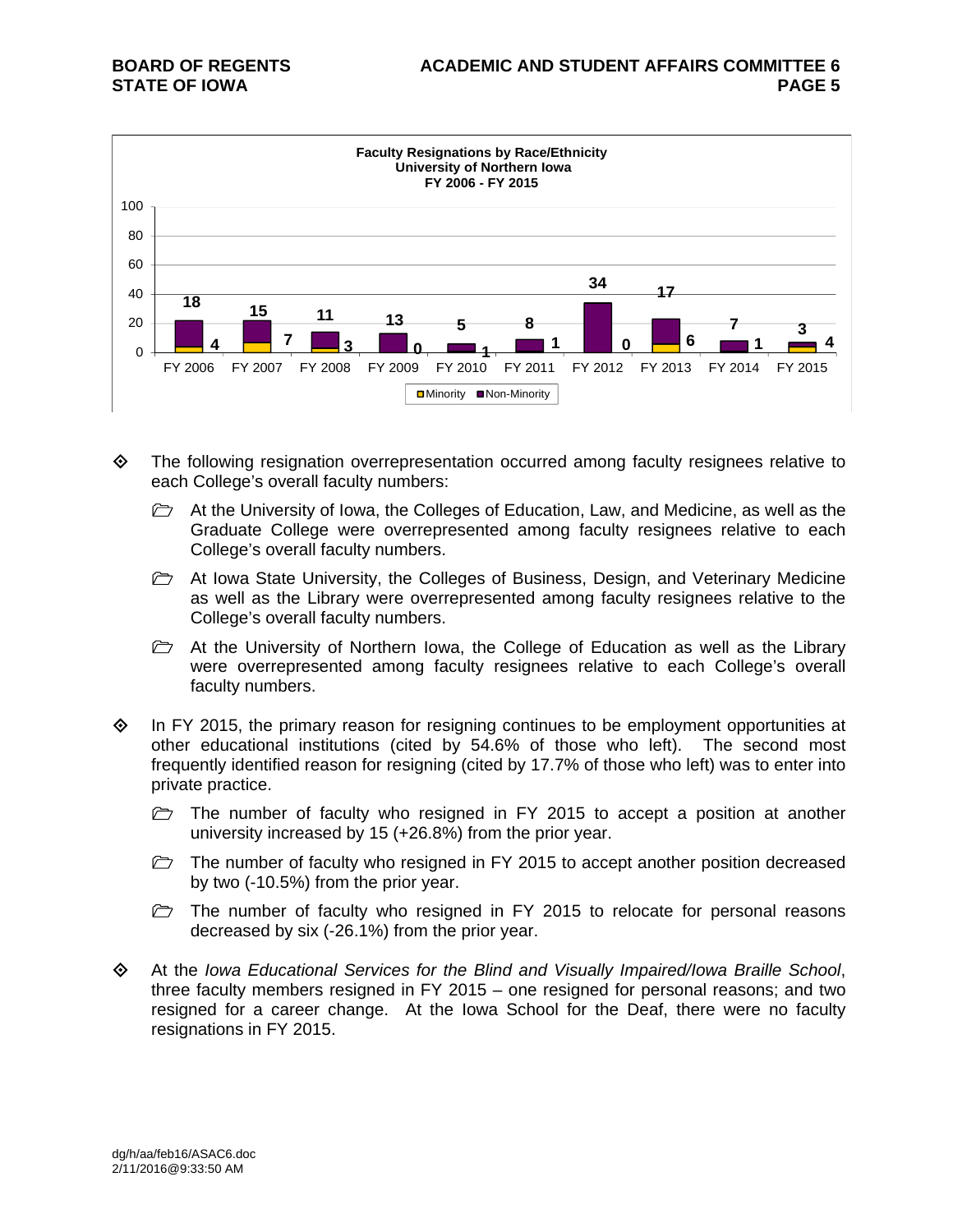#### **Strategies to Improve Faculty Retention**

University of Iowa

- The *University of Iowa* is ranked among the nation's top 30 public institutions and competes nationally and internationally for the best faculty members. High-quality SUI faculty members are frequently recruited by other institutions. The University identified the following strategies directed at faculty retention.
	- Competitive Compensation
		- The Office of the Provost works with colleges to respond quickly with attractive counter-offers when productive faculty members receive offers from other institutions.
		- The University administration works with the University of Iowa Foundation (UIF) to aggressively support and promote faculty activities through charitable donations. The focus for these efforts include funding for endowed chairs and support for faculty research and teaching.
		- The University recognizes that quality benefit offerings are an essential part of competitive compensation. Employees are educated about the value of those benefits through an "Annual Total Compensation Statement" that is sent to all employees at the start of each fiscal year.
		- The campus-wide implementation of the innovative faculty activities database, UI Academic and Professional Record (APR), assists colleges and departments to more accurately and transparently assess faculty productivity and better target merit pay increases.
	- **Quality of Life** 
		- The University of Iowa is working with ISU and UNI to develop a Greater Iowa Regional Higher Education Recruitment Consortium (HERC). HERC is a national non-profit consortium of more than 700 college, universities, hospitals, research labs, government agencies, related non-profit organizations, and private industry. It offers the largest database of higher education and related jobs and provides consortium members resources to enhance their ability to recruit diverse and talented faculty, staff, and executives, with a special emphasis on assisting dual-career couples. SUI, in collaboration with the other Regent universities, is co-coordinating the start-up phase of the project, which will include recruitment of Iowa community colleges, private colleges, and major employers interested in enhancing their national recruitment of highly trained employees, dual career couples, and underrepresented minorities. HERC members realize numerous benefits, including access to a national database of 80,000 jobseekers, access to dual-career job search technology, high quality professional development opportunities, and vendor discounts which will result in significantly reduced advertising and recruitment expenses. The Great Iowa HERC launch is scheduled to occur in March 2016 at the Des Moines Area Community College Ankeny campus. The Consortium is projected to be formalized with a functional collaborative job search technology by August 2016.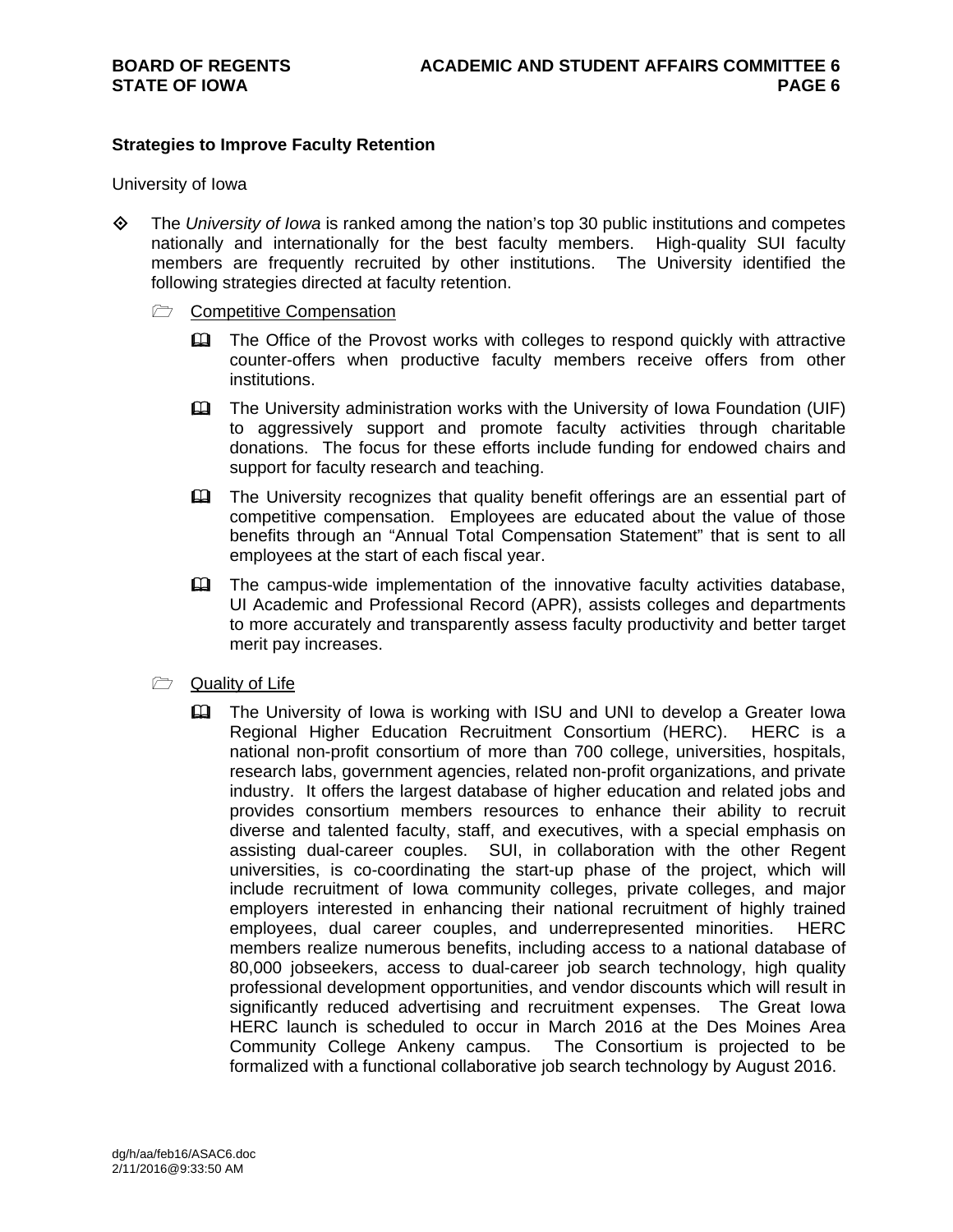**Example 15 SUI's "Recruitment Ambassadors Program," jointly sponsored by Human** Resources and the Office of Equal Opportunity and Diversity, supports the University's strategic goals of increasing the diversity of faculty and staff. Recruitment Ambassadors are current or former faculty and staff members who volunteer to help recruit prospective employees. Recruitment Ambassadors provide materials regarding the local community at the time of recruitment, and are trained to showcase the community and answer candidates' questions on topics ranging from the area's arts and culture, housing, school systems, dining and shopping, sports and recreation, and healthcare.

While the program is designed to use Recruitment Ambassadors at the time of recruitment, SUI recognizes that integration into the broader community is key to retention and satisfaction levels. As noted in the professional literature on faculty recruitment and retention, "quality of life" issues factor heavily in an individual's decision to accept an offer from another institution.

- The University promotes "family friendly" policies and practices through its University Human Resources' Family Services program. This program assists employees to find local child care, elder care, veteran/military family resources, and family-related connections with the local community.
- In FY 2016, the Office of the Provost convened University offices and community partners, including Human Resources, EOD, Dual Career Services, and ICAD, to review and increase access to campus and community resources promoting Work/Life Balance. This project will result in improved easy-to-access resources that will promote the work/life integration aspects of the University and the region to faculty and staff recruits as they initially look at the university as a prospective employer, during the active recruitment process, and once employees arrive on campus.
- The University of Iowa communicates its commitment to work/life balance through its policy granting extensions to the tenure clock for probationary faculty members who have a minor child join their family during the pre-tenure years. The Provost's Office notifies new faculty of this policy through multiple means during the probationary years (e.g., offer letters, new faculty orientation, campus-wide emails).
- **Exagger** National data show that faculty members whose spouses are pleased with their jobs are much less likely to leave for another position. Services offered through the University's Dual Career Services (DCS) respond to the employment needs of accompanying partners of new faculty or staff members, and enhance the University's faculty recruiting and retention efforts. In 2014, DCS assisted eight colleges and academic units with recruiting and hiring and 71 accompanying partners with job searches. Twenty-one of the accompanying partners were successfully employed in 2014; 44 continued services in 2015; three discontinued their job searches; and three were unsuccessful in obtaining employment within the specified year of service offered by DCS. DCS provided six limited-service appointments to individuals who did not meet the criteria for full service and met with 23 prospective candidates by referral form departments. Sixteen employers, including the University and UIHC, in seven cities hired DCS clients, with starting salaries of the successfully hired clients totaling approximately \$1,308,800.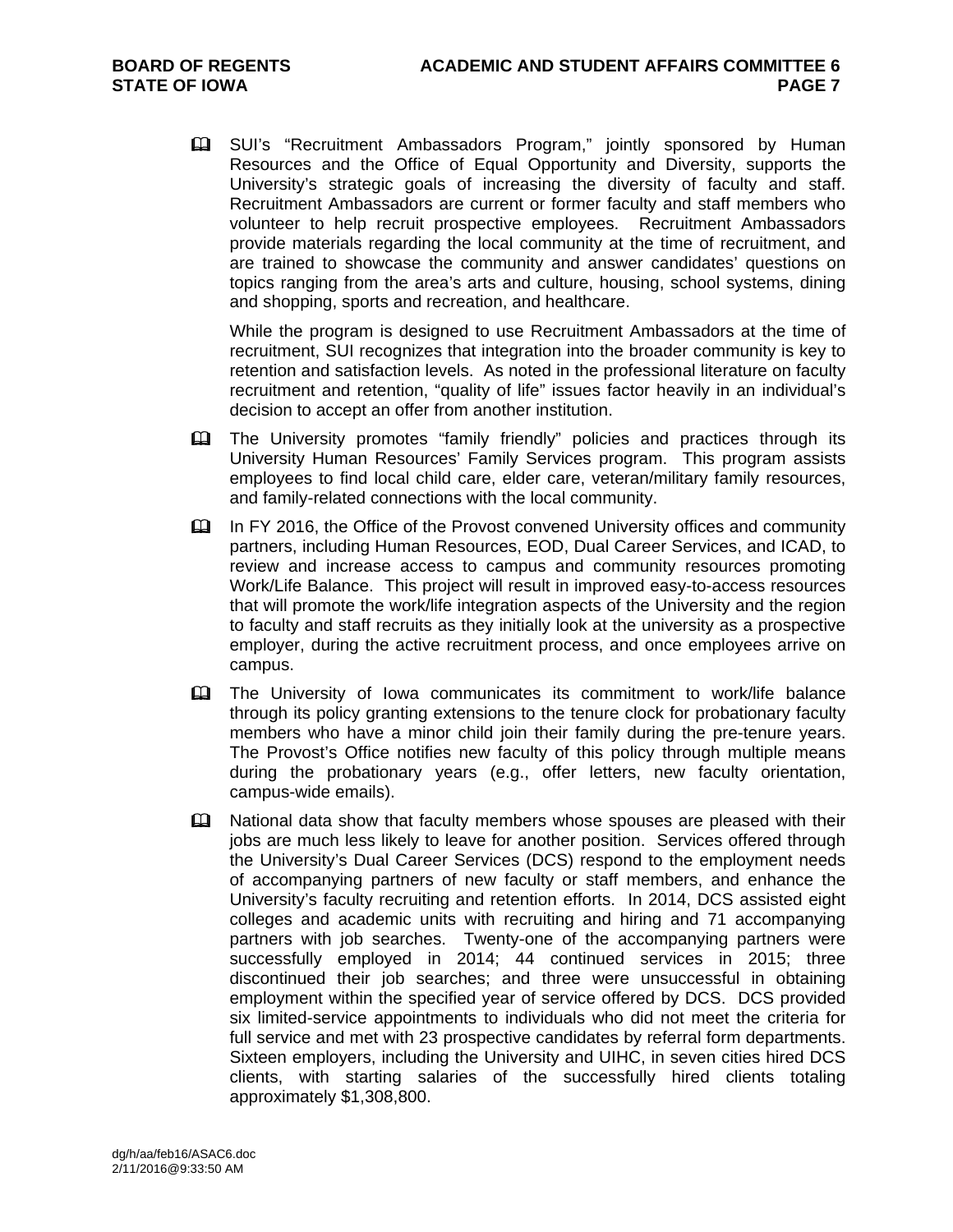### $\Box$  Engaging and Encouraging Faculty

- **Example 2** The Office of the Provost focuses on the orientation and development of new faculty members to encourage their successful integration and engagement in the institution. The Office of the Provost also sponsors events each year to enhance networking among new faculty members and to enable direct and welcoming access to University administrators (president and Provost New Faculty Welcome Reception in August, New Faculty End-of-Semester Reception in December, Breakfast with the Provost in the Spring).
- **EQ** The Office of the Provost publishes a comprehensive faculty development calendar featuring programs offered by multiple offices on campus (e.g., focused on teaching, instructional technology, and research).
- The Office of the Provost partnered with University Human Resources (UHR) to pilot a DEO Leadership Development Program that was launched in Fall 2015. The program is fashioned on UHR's "Executive Leadership Academy" and features a cohort-based learning model supplemented by support from individual coaches. The program will be evaluated in FY 2016 to determine if needed changes are required to move forward.
- The Office of the Vice President for Research and Economic Development (OVPRED) offers a variety of professional development resources and opportunities to faculty. FY 2015 programs included Effective Communications for Busy Professionals; Science Communications Training; Successful Proposal Submissions to PCORI; Grantsmanship for Team Science; and NIH and NSF webinars. The OVPRED offers modest competitive Internal Funding Initiatives grants to encourage leading edge scholarship, creative activities, and interdisciplinary research. It also hosts lectures and conversations each semester to explore  $21^{st}$  century challenges from the perspective of the arts, sciences, and humanities; encourage collaboration; and demonstrate the unprecedented innovation and creativity that can result when scholars and researchers engage in truly interdisciplinary research.
- In 2009, SUI embarked on an ambitious "cluster hire" initiative with the goal of bringing new faculty to campus to collaborate with existing faculty in multidisciplinary areas focused on "Grand Challenges" of the 21<sup>st</sup> century. Additionally, working within these clusters creates a sense of community among participating faculty members, thus making it more likely that they will remain at SUI. To date, seven clusters have been approved (water sustainability, digital public humanities, the aging mind and brain, genetics, obesity, digital public arts, and informatics) and 57 faculty lines have been dedicated to this initiative.
- The University continues to provide professional development opportunities to senior faculty members through participation in the CIC<sup>2</sup>-Academic Leadership Program and CIC-Department Executive Officers Seminar.
- In AY 2016, the Office of the Provost is partnering with the Office of the Vice President for Research and Economic Development and the Obermann Center for Advanced Studies to provide programming to newly tenured associate professors, to assist them in making the transition into their new role.

2/11/2016@9:33:50 AM

dg/h/aa/feb16/ASAC6.doc  $\overline{a}$ 2 CIC is the Committee on Institutional Cooperation.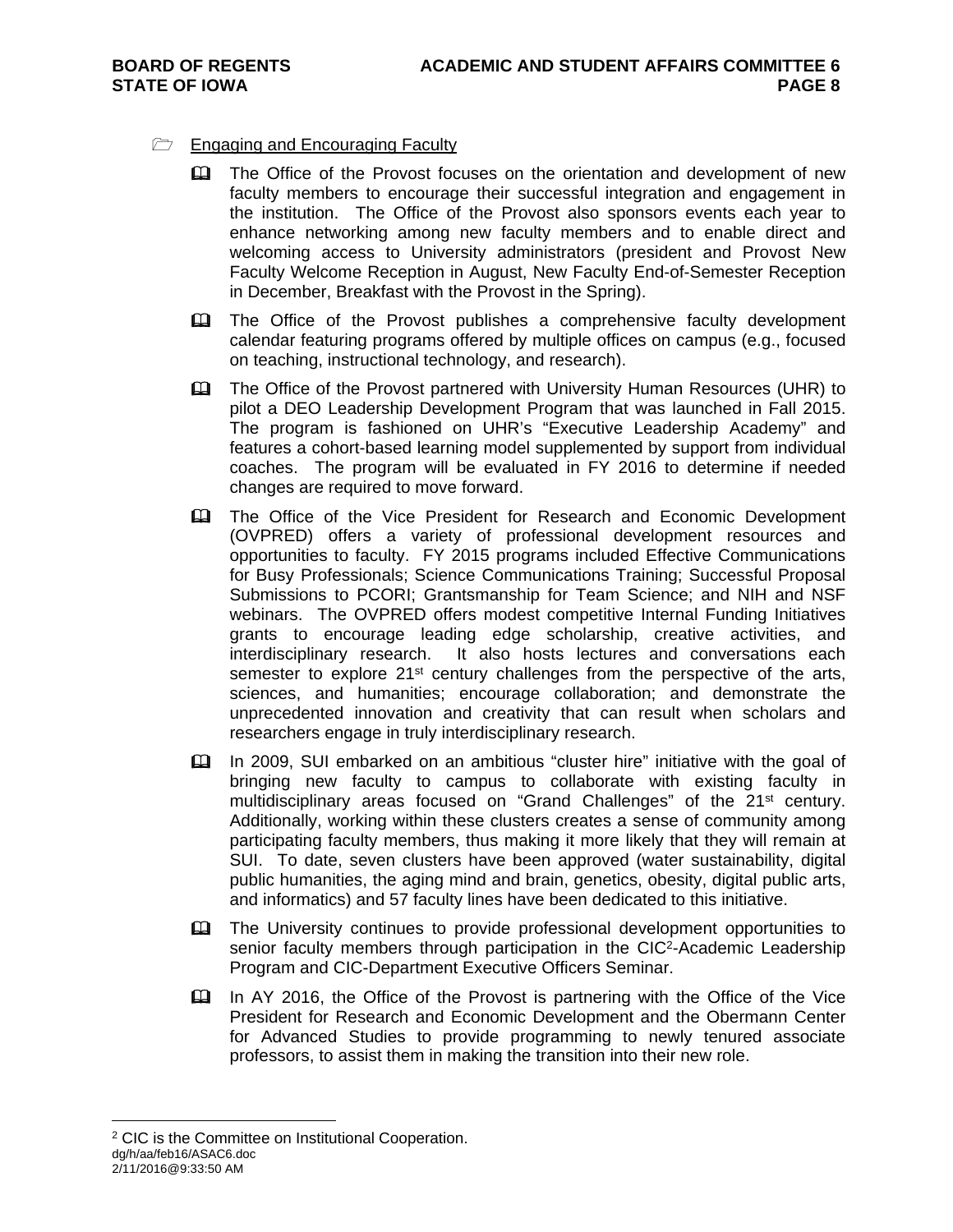### Retaining Faculty of Color

- In FY 2014, the office of the Provost and the Chief Diversity Office launched a collaboration to provide training and resources to address unconscious bias on campus. As a result, several modules were piloted, including sessions on recognizing racial and gender bias in recruitment and retention processes. Since that time, both offices have provided training for department and colleges, HR Search Administrators, and HR unit representatives. In FY 2015, the Office of the Provost staff received training specific to the faculty recruitment process as part of the CIC-AGEP Professorial Advancement Initiative (PAI). In FY 2016, the Office of the Provost will launch expanded programming related to addressing unconscious bias in faculty recruitment and retention.
- In FY 2013, the Office of the Provost and the Office of the Chief Diversity Officer established an institutional membership in the National Center for Faculty Development and Diversity (NCFDD). The NCFDD is an independent faculty development center dedicated to supporting faculty in making successful transitions throughout the graduate student to full professor pipeline. The University of Iowa has a longstanding relationship with the scholar who heads the NCFDD, Dr. Kerry Ann Rockquemore, co-author of the acclaimed book, *The Black Academic's Guide to Winning Tenure – Without Losing Your Soul*. The NCFDD Institutional Membership offers a variety of benefits to UI faculty members, including access to weekly e-newsletters, online resources, and access to monthly faculty development webinars; issues facing faculty of color and other underrepresented faculty are frequently addressed in the resources and program. As of AY 2015-2016, all SUI faculty members are automatically enrolled in this service upon hire with an accessible process for opting out.
- **Example 2** The Chief Diversity Office (DCO) supports the development of an inclusive campus climate which supports retention through it programs and resources. In Fall 2015, the CDO, in collaboration with the Office of Learning and Development and numerous campus leaders, launched the "Building University of Iowa Leadership for Diversity (BUILD)" program. The BUILD initiative provides opportunities for University faculty and staff to gain strategic knowledge and skills to contribute to a welcoming and inclusive environment for all. The program offers the campus opportunities for advanced learning bout diversity-related issues, including foundations of diversity and inclusion (core course), diversity in the classroom, dynamics of difference, exploring issues of social class, implicit bias, and opportunities for hearing from embers of marginalized communities about their experiences on campus. To date, approximately 200 SUI staff and faculty have participated in one or more BUIULD workshops, with the average being 2.55 per person.
- The Chief Diversity Office promotes opportunities to build community with and among faculty of color through its Faculty of Color Reception, Diversity Leaders Convocation, and support for Diversity Councils.
- In 2011, the Chief Diversity Office launched campus-wide diversity training through an Affiliate designation with the National Coalition Building Institute (NCBI). Leaders from across the campus are encouraged to participate in this prejudice-reduction work with the goal of increasing inclusion and equity among students, staff, and faculty. Upcoming NCBI workshops include the full-day workshop "Leadership for Equity and Inclusion."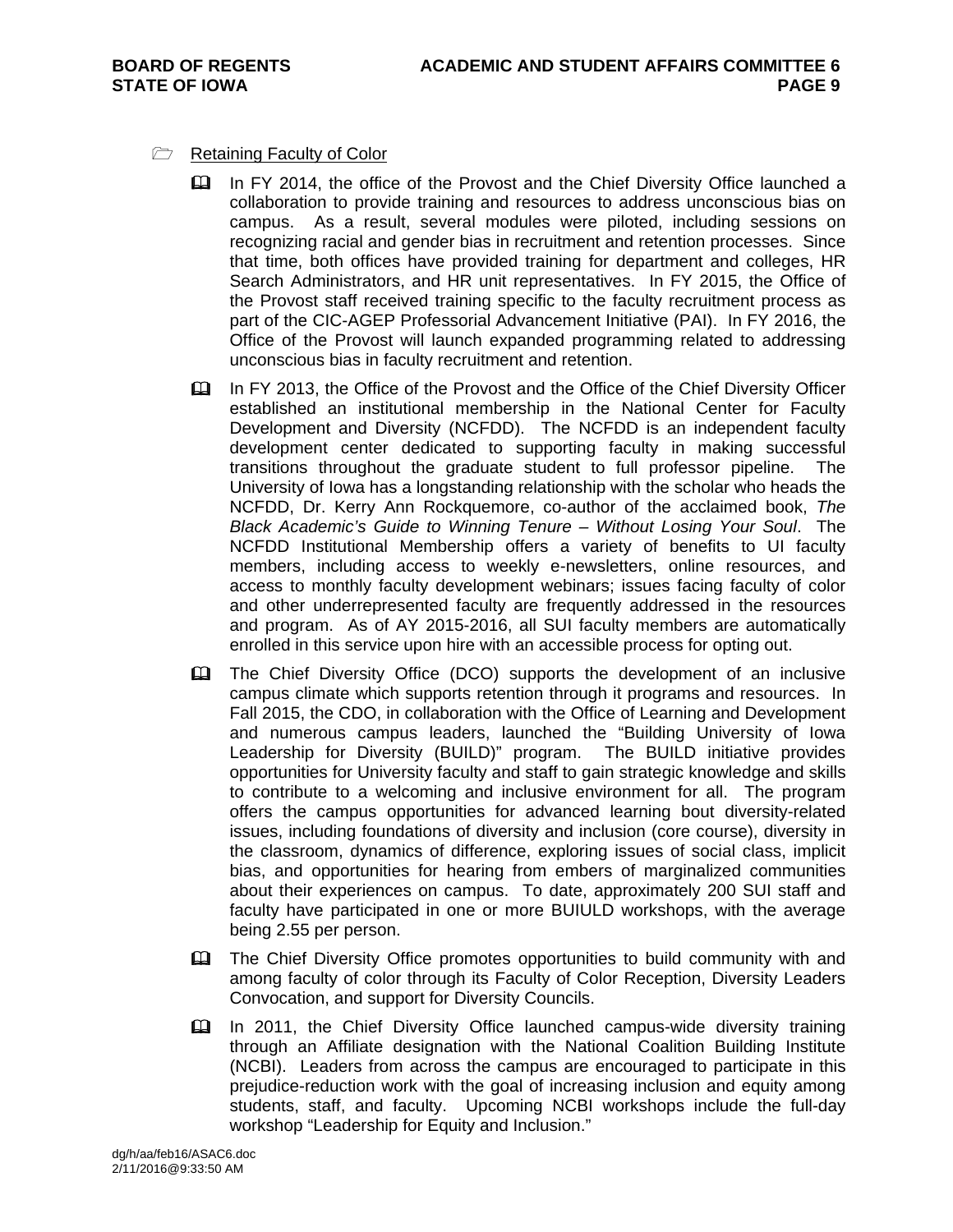In FY 2014, the Obermann Center for Advanced Studies sponsored "Indigo Ink," a community-style accountability and write-on-site group for faculty of color. As of FY 2015, the group is now sponsored by the Chief Diversity Office.

Iowa State University

- *Iowa State University* continues a number of major efforts to retain faculty, particularly highperforming educators and scholars who provide valuable service to Iowans.
	- $\triangleright$  Examining reasons why faculty leave. The Office of the Provost conducts exit surveys and offers exit interviews to each departing faculty member. These data are used to examine the reasons why faculty members resign, develop strategies to retain faculty, and improve retention rates.
	- $\triangleright$  Addressing needs of partners and spouses. ISU addresses the employment needs of partners and spouses of newly hired faculty through centrally managed Dual Career Resources. The Dual Career Resources provide spouses/partners of faculty with assistance to identify employment opportunities on campus and in the community. Personnel in the Provost's Office, in collaboration with University Human Resources, serve as a point of contact for college and departmental staff seeking to provide options to faculty partners. The Dual Career Resources support both the successful recruitment and retention of faculty. To further support dual career needs, ISU is partnering with UNI and SUI to establish a state-wide chapter of Higher Education Recruitment Consortium (HERC) which will create a network of employment opportunities of benefit to faculty partners and spouses.
	- $\triangleright$  Providing mentoring programs targeting pre-tenure faculty. ISU recognizes the importance of supporting all faculty though both formal and informal mentoring throughout the various stages of a faculty member's academic career. Research shows that effective mentoring is one of the few reliable predictors of faculty success. For new tenure-eligible faculty, formal mentoring provides a valuable support system that helps faculty build connections and competence in a new academic environment. ISU offers three mentoring programs for new faculty:
		- The individual mentor program ensures that each new tenure-eligible faculty member has a formal mentor; the two are expected to continue their partnership through the faculty member's pre-tenure years with a primary focus on achieving a successful preliminary (third-year) review.
		- The college peer mentoring program entails a peer-to-peer interaction facilitated by senior faculty in each college to provide opportunities for new faculty to meet and network with peers across the college.
		- The New Faculty Scholars Program, a collaborative effort between the Provost's Office, Office of the Vice President for Research, and the Center for Excellence in Learning and Teaching, is a learning community for pre-tenure faculty that provides tailored programming to support teaching and research development.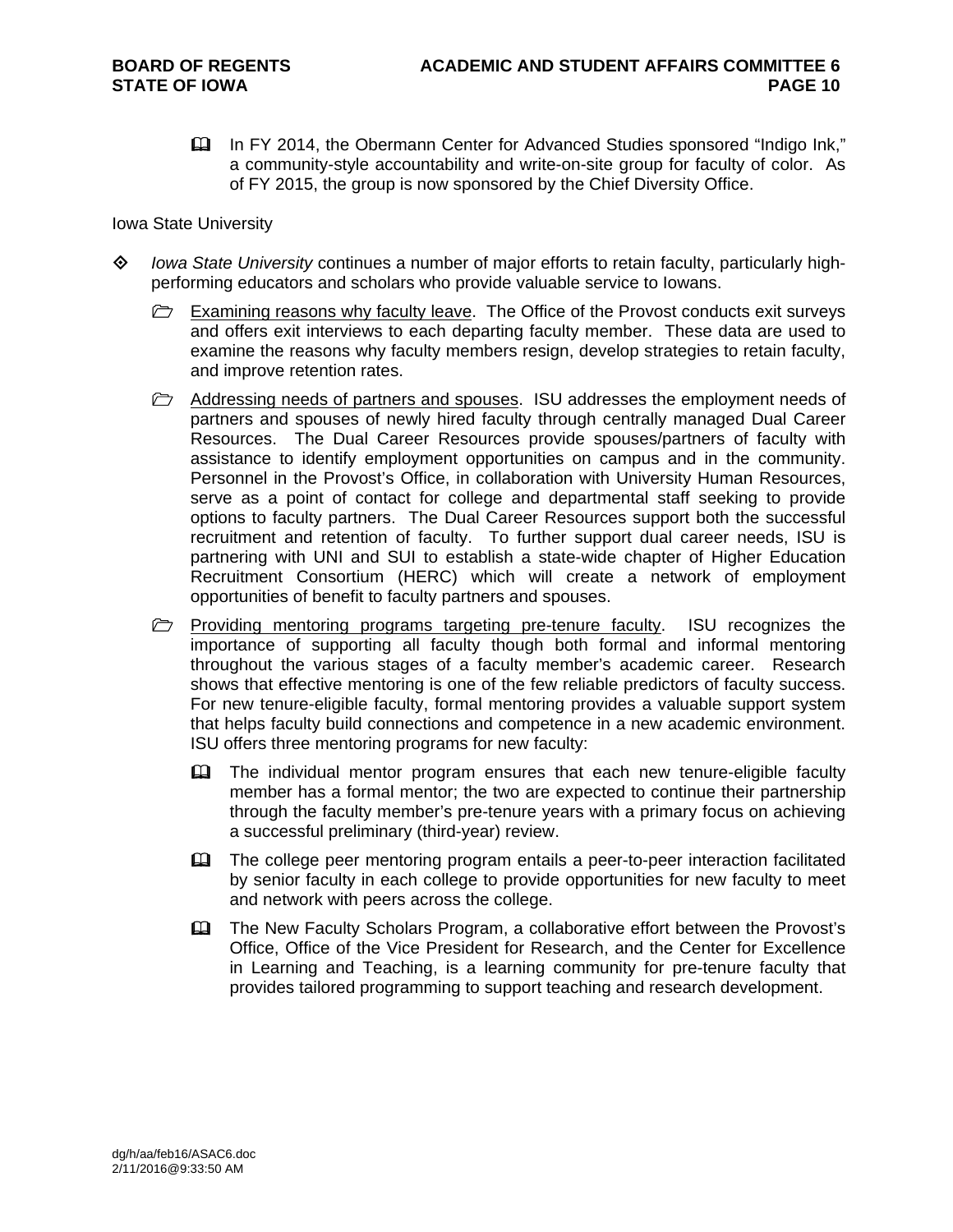- **Improving climate and work-life balance.** Additional initiatives target the workplace climate for faculty at Iowa State and improve the ability to recruit and retain faculty. Both the ISU ADVANCE<sup>3</sup> Program (focused on recruitment and retention of women faculty) and the COACHE<sup>4</sup> and AAUDE<sup>5</sup> surveys of faculty satisfaction, help ISU to understand issues key to faculty productivity and retention.
	- Focus on work/life issues includes a university-wide committee and the development of online resources to educate faculty and staff about work/life topics. Equity Advisors in the academic colleges serve as knowledgeable advisors on strategies for enhancing equity and transparency at college and department levels.
	- E Flexible faculty policies, such as a policy that allows faculty to extend the tenure clock due to the arrival of children (or due to other life changing events) help to create an optimal environment that prioritizes flexible faculty careers as a means to improve retention rates and to enhance institutional excellence.
- $\triangleright$  Developing retention packages for excellent faculty. The Provost's Office works with departments and colleges to develop retention packages for faculty who may be considering leaving ISU for another institution. Such a counteroffer, in response to a competitive job offer, may involve a new commitment for salary, an endowed professorship through the ISU Foundation, research support, partner accommodation, or new work opportunities. The ability to offer meaningful salary increases in a competitive market for talent and the availability of programs like the Emerging Leaders Academy, which provides leadership experience for faculty who aspire to serve in administrative roles, have also made a difference.
- $\triangleright$  Exit Interview Results. Faculty exit data have been collected systemically through an online survey since January 2004. Departing faculty are offered face-to-face or phone interviews with the Office of the Provost as well as other opportunities at the department of college level. The Center for Statistics and Survey Methodology assists the Office of the Provost to obtain the online survey data. The goal for both exit interview methods is to determine the reasons faculty members resign, identify ISU's strengths and weaknesses from the faculty members' perspective, and obtain suggestions for institutional improvement. Ten faculty members responded to the online faculty exit survey in FY 2015 which represents a 30.3% response rate.
	- The reasons resigning (in rank order) are dissatisfaction with departmental environment, lack of perceived advancement opportunities, and lack of perceived partner accommodation opportunities.
	- Salary competitiveness continues to be cited also. Three of the 10 respondents indicated that they had accepted a new position elsewhere that will provide a salary "much higher than the salary at ISU," and four indicated that they had accepted a new position elsewhere that will provide a salary "somewhat higher than the salary at ISU."
	- $\Box$  Faculty continue to express satisfaction with ISU benefits 70% of the respondents indicated they were "somewhat or very satisfied" with ISU's benefit package.

 $\overline{a}$ 

<sup>&</sup>lt;sup>3</sup> Increasing the participation and advancement of women in academic science and engineering careers.  $4$  Collaborative on Academic Careers in Higher Education.  $5$  Association of American Universities Data Exchange.

dg/h/aa/feb16/ASAC6.doc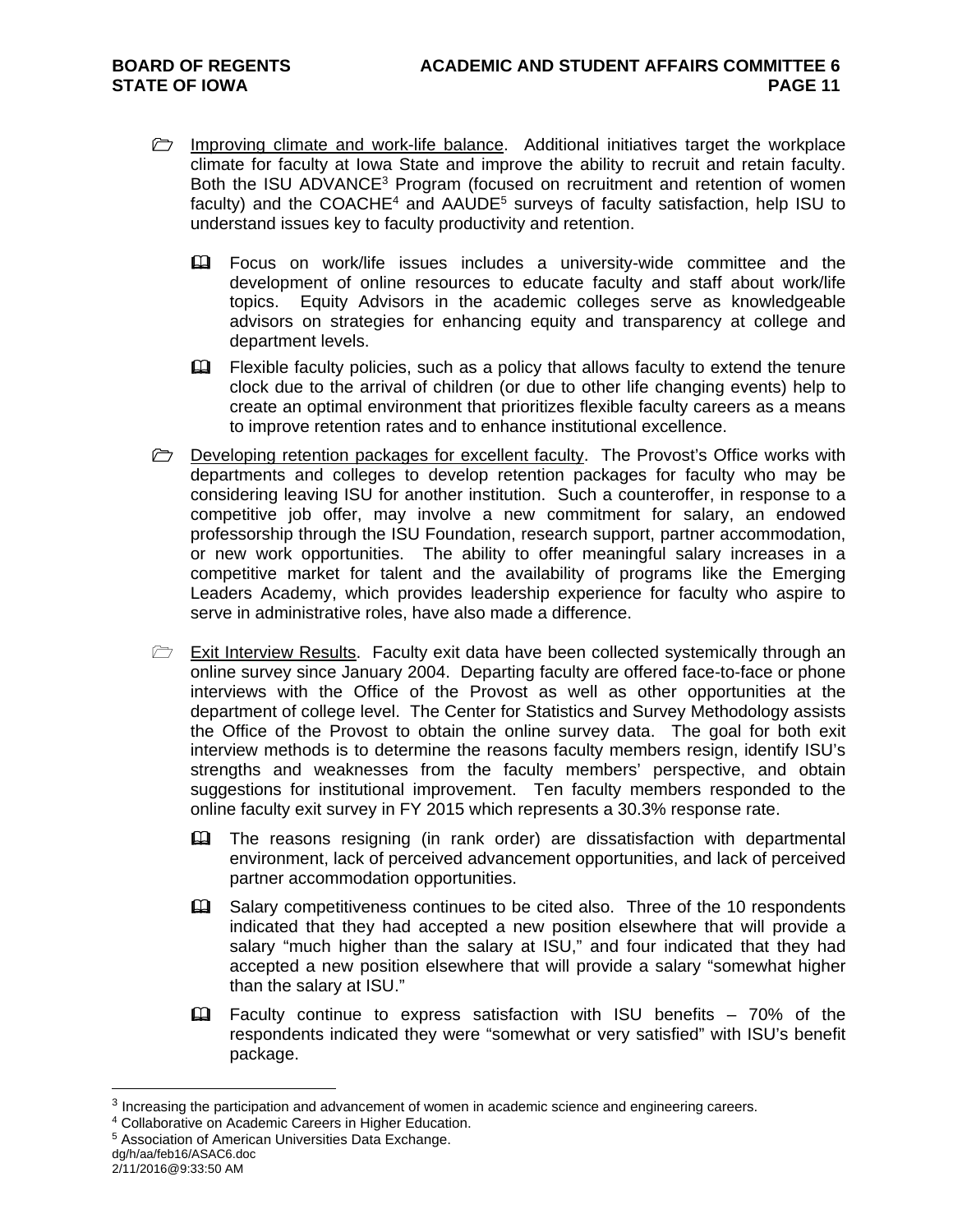- Forty percent of the respondents are "somewhat or very satisfied" with teaching/advising responsibilities as well as expectations for research.
- The majority of respondents (60%) indicated they were "neutral/mixed" when asked about workload.
- Fifty percent of respondents indicated a "high or very high" level of work-related stress (broadly defined).
- Regarding office facilities, 60% of the respondents reported being "somewhat or very satisfied." Thirty percent reported being "somewhat or very satisfied" with research facilities, while 50% reported being "neutral/mixed."
- Seventy percent responded affirmatively to the question "were you ever asked if anything could be done to retain you?" However, 60% responded negatively to the question "would anything have encouraged you to stay?"
- **Preliminary review for new faculty.** All tenure-eligible faculty receive a preliminary, or "third-year" review which is conducted at the department level. The review assesses faculty readiness for the university's rigorous promotion and tenure process. Faculty receive both administrative and peer assessment of their teaching, research, or service activities that may result in faculty leaving the university to pursue other opportunities.
- **E** Support for faculty onboarding, an inclusive culture, and department chair training. The Provost's Office currently supports four faculty fellow positions. A faculty fellow focusing on professional development programs for new faculty is in her third year. The early career faculty program includes sessions on topics such as orientation and onboarding, mentoring, work-life balance, and preparing for the promotion and tenure review. Appropriate sessions are also offered for non-tenure eligible faculty.
	- A second faculty fellow is supporting an inclusive culture by focusing on department chair training designed to provide chairs with information and resources to assist them in their work as managers and academic leaders. Monthly workshops focus on such topics as personnel policies and procedures, preparing promotion and tenure cases, and conducting effective annual reviews.
- $\triangleright$  The Provost's Office will continue to work on faculty retention through low-cost but high-impact efforts, including department chair/leadership training, mentoring programs, work/life policy enhancement, and improving departmental climate through the efforts of ADVANCE and college Equity Advisors. The administration will continue to focus on partner accommodation needs also.

University of Northern Iowa

- The *University of Northern Iowa* uses the following strategies to improve faculty retention.
	- $\triangleright$  Retention efforts begin when new faculty members are hired and continue throughout the faculty member's career. UNI welcomes new faculty to campus with an orientation program that spans the better part of two days. Overall, the program focuses on teaching, scholarly work and service for a UNI faculty member. Sessions include information on working with students, a library orientation, faculty governance, and maintaining balance among the three components of faculty workload: teaching, research/creative activity, and service.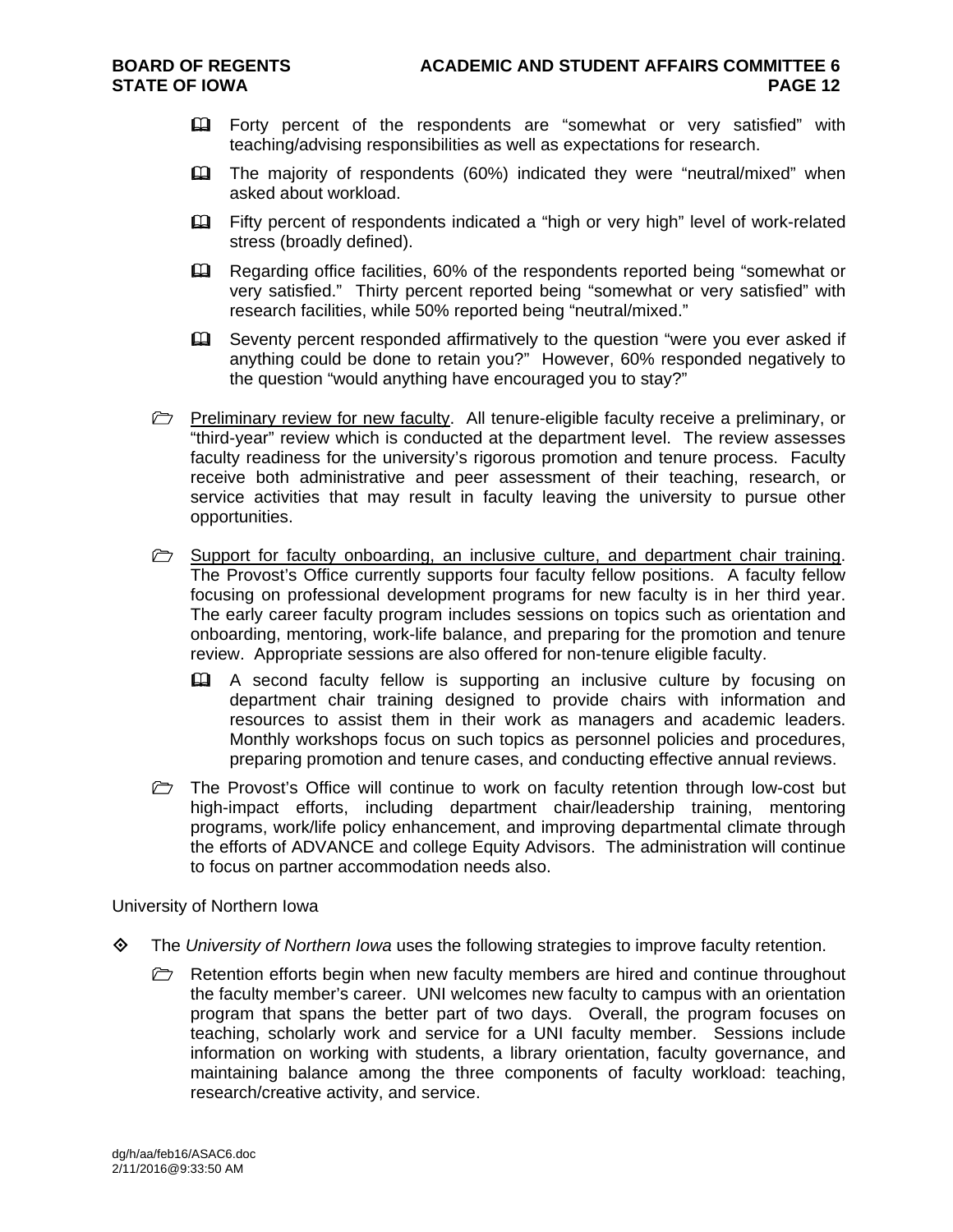One of the most popular sessions is a panel of current students who address their perceptions of good teaching practice. Also popular is the Resource Fair that allows new faculty to learn about many opportunities on campus and spend more time learning about campus initiatives that interest them. Social opportunities are built into the day to encourage networking among new faculty, more experienced colleagues, department heads, and institutional officials. The president hosts a reception for new faculty members and their spouses/partners, their department heads, and deans at his residence within the first two weeks of the semester. This provides another opportunity for networking with colleagues.

- $\triangleright$  The 2014 Fall Faculty Workshop brought nationally-known presenter, Maryellen Weimer, for a workshop which focused on learner-centered teaching. This was an opportunity for new faculty to meet faculty colleagues from outside the home department and college. They learned about campus initiatives important to their professional lives and were introduced to the importance of teaching at UNI. New and returning faculty alike reported being energized by the multiple teaching strategies that were presented and discussed.
- $\Box$  A number of summer fellowships/grants are awarded to both tenured and tenure-track faculty. All faculty who hold a full-time tenured or tenure-track appointment and who have served for at least three years on the faculty may apply for a Summer Fellowship. Through these awards, the University seeks to encourage, assist, and support faculty research, creative activity, and grant applications. The Provost's Office also supports tenure-track faculty with separate funds for their research and creative activity. Twenty-two faculty were awarded these small grants in Fall 2014.
- **E** UNI offers a variety of awards to recognize outstanding teaching, research, and service. These include the Class of 1943 Faculty Award for Excellence in Teaching, Ross A. Nielsen Professional Service Award, the James F. Lubker Research Award, Regents Awards for Faculty Excellence, and the University Book and Supply Award for untenured faculty.
- $\triangleright$  In Fall 2014, the Provost instituted monthly Faculty Brown Bag Lunches in Bartlett Hall. All faculty were invited to join the Provost, Associate Provosts, and the Director of the Center for Excellence in Teaching and Learning for informal discussions. These lunches gave faculty an opportunity to interact regularly with the Provost and discuss items of interest to them.
- $\triangleright$  UNI's colleges have also developed programs to help with new faculty retention. Strategies employed by the colleges to increase retention and success of new faculty include a reduced teaching load during a faculty member's first year of service, summer stipends to support research, and money for equipment.

Retention efforts also extend to more experienced faculty. Each college recognizes faculty excellence in teaching, scholarship or creative work and service. Some colleges have awards for teaching achievement in both departmental and liberal arts core courses. Recognition efforts, which also aid long term retention, include college newsletters and websites which publicize faculty achievements and awards, and highlight research interests and accomplishments. The Graduate College also has a number of university-wide awards for excellence in teaching and scholarship.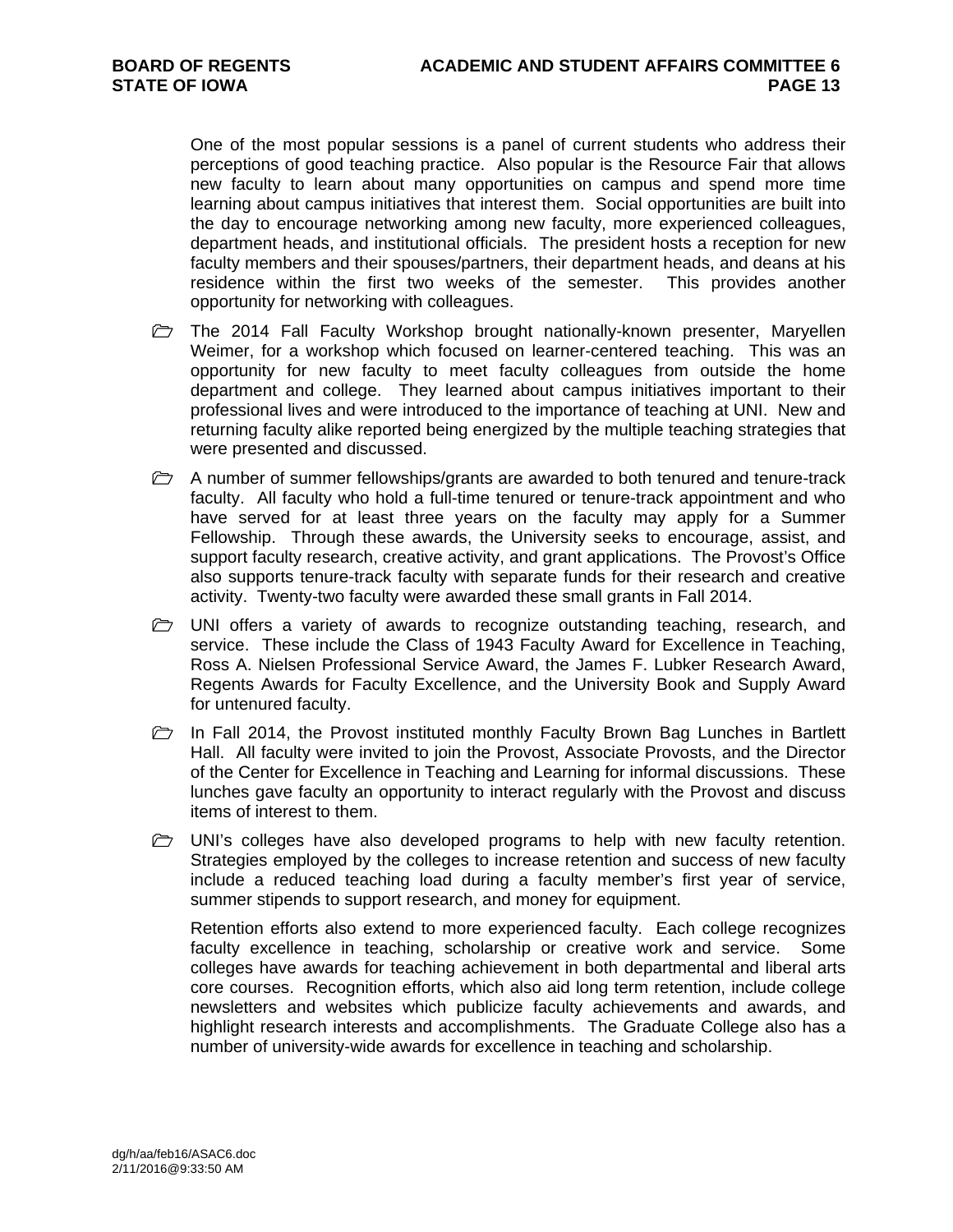- $\triangleright$  Deans use a variety of efforts to build community and connection with the college, including one-on-one meetings with pre-tenure faculty to discuss career goals, small Challenge Grants to support faculty efforts to develop research proposals for submission to external grant competitions, and social occasions which include all college faculty.
- Professional Development Assignments (PDAs) are another opportunity offered to tenured faculty to undertake intensive programs of research or creative work. Faculty members may apply either for a one-semester assignment at full pay or an academic year assignment for half (50%) pay. A tenured faculty member is eligible to compete for an award every four years. PDAs are highly motivating to faculty and give needed time for intense focus on scholarly or creative work.
- Feedback is positive about the Provost's email newsletter, a university-wide publication that keeps faculty informed about various Provost initiatives and colleague activities. Good communication about progress or new initiatives helps build a sense of connection to the university.
- $\triangleright$  The Center for Excellence in Teaching and Learning, reestablished in Fall 2013, continues to support faculty through a robust schedule of teaching workshops, book studies and peer observation opportunities. In 2014-2015, one-third of all faculty attended at least one of the workshops or reading groups sponsored by the center. Faculty from all colleges participated, and approximately 15% of the faculty attended more than one of the center's offerings.
- $\triangleright$  Diversity and inclusion efforts included the ongoing National Coalition Building Institute (NCBI) chapter at UNI and the Diversity Fellows program. The Diversity Fellow in the Provost's Office led the efforts of NCBI while gaining valuable administrative experience.
- Retention is an ongoing effort throughout a faculty member's career. UNI continues to identify new ways to improve faculty members' organizational commitment.

Iowa School for the Deaf

 $\Leftrightarrow$  Faculty retention is not a major concern at the Iowa School for the Deaf. Most faculty remain employed for many years; the average length of service for faculty is 23.8 years. Excellent benefits, such as the tuition reimbursement program, competitive salaries, and excellent health and dental insurance reduce faculty turnover. However, ISD could face significant turnover with faculty retirement in the next few years.

Iowa Education Services for the Blind and Visually Impaired/Iowa Braille School

 Iowa Educational Services for the Blind and Visually Impaired/Iowa Braille School provides leadership in the field of vision in the State of Iowa through an inter-governmental agreement between the Board of Regents, State Board of Education, Iowa Department for the Blind, and Association of Area Education Agencies. Collaborative efforts with these agencies and the local education agencies results in service provision to children in Iowa who are blind, visually impaired, deaf-blind, or multi-disabled with a visual impairment, from birth through age twenty-one. Most services are provided throughout Iowa in the local school districts using an itinerant teaching model. Extended school year services are also provided in local school districts. Supplemental special programs are regionalized based on student and parent need and interest. The school no longer operates a long-term residential program, but continues to provide short-term programs on the Iowa Braille and Sight Saving School campus.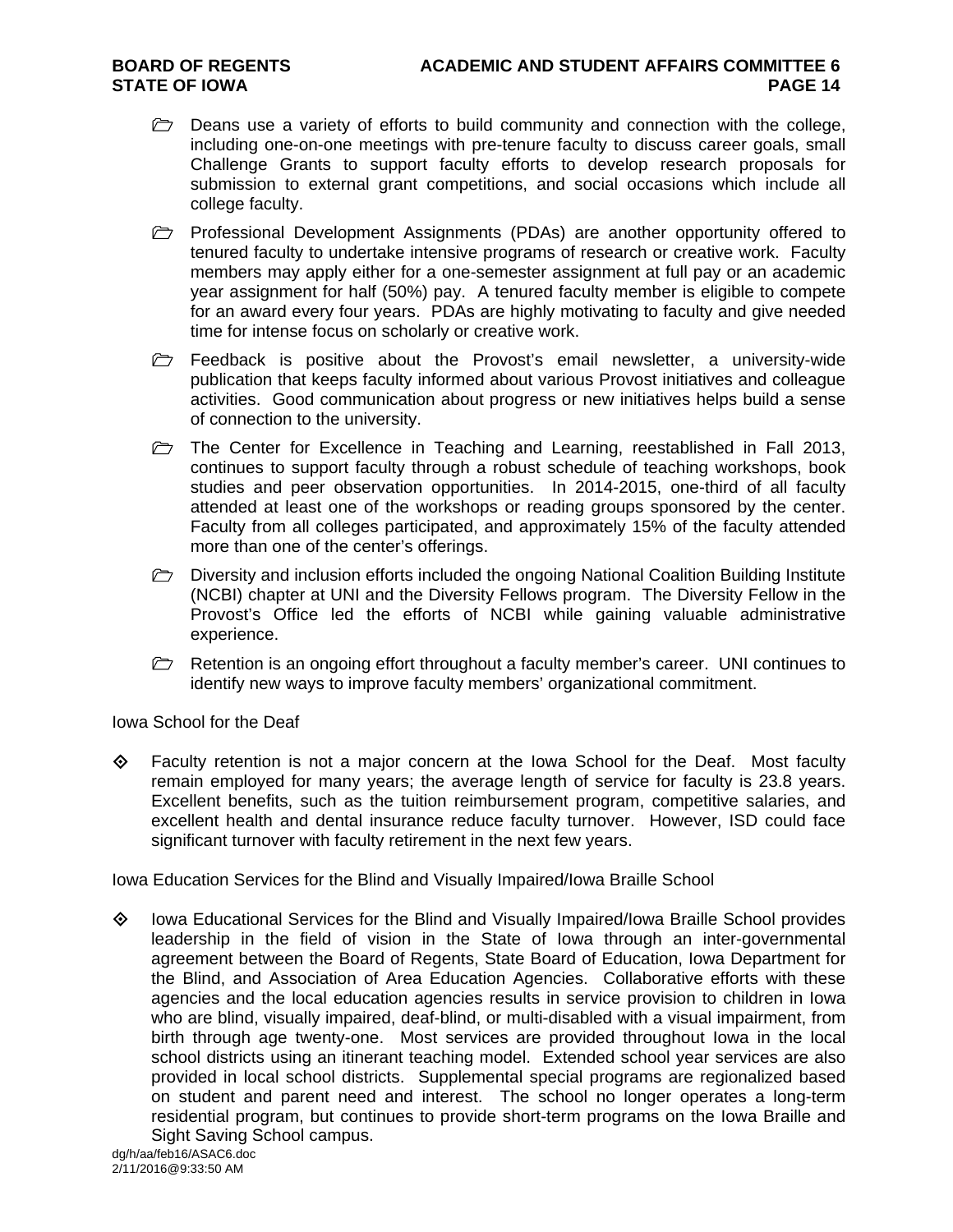- $\triangleright$  Overall, retention of faculty by the institution has traditionally not been an area of deficiency. The School strives to create a career setting that supports continuous employee development and encourages institutional loyalty with the faculty. The following are benefits and resources used to maintain a healthy level of faculty retention:
	- **EQ Competitive salary and fringe benefit package;**
	- $\Box$  Use of a state car, lap top computer, and mobile phone for itinerant faculty;
	- **Example 2** Tuition assistance for professional development and license maintenance;
	- **Example 2** Active engagement in educational program development;
	- Access to and inclusion in an extensive statewide network of professional vision colleagues; and
	- **EQ Mentoring for new teachers.**
- $\triangleright$  Recruitment continues to be a challenge because there is a national shortage of education professionals in the vision field. In addition, there are no longer active teacher preparation programs for Teachers of the Visually Impaired in Iowa.
- $\triangleright$  To encourage educators to enter the field of vision, the School continues to offer a competitive teacher preparation scholarship. This competitive scholarship program has created the opportunity to better recruit education students, including minorities, various areas of Iowa. Currently, there are five individuals participating in the program, including five females but no minorities. This may have a long-range impact on the ability to recruit and retain faculty of a diverse background.
- $\triangleright$  The School also uses the following recruitment techniques:
	- **Example 3** Nationwide network of college and university career center postings;
	- $\mathbf{\Omega}$  Personal contacts with strong teacher preparation programs in the Midwest;
	- **Interview expense reimbursement; and**
	- **Q** Relocation assistance for new faculty.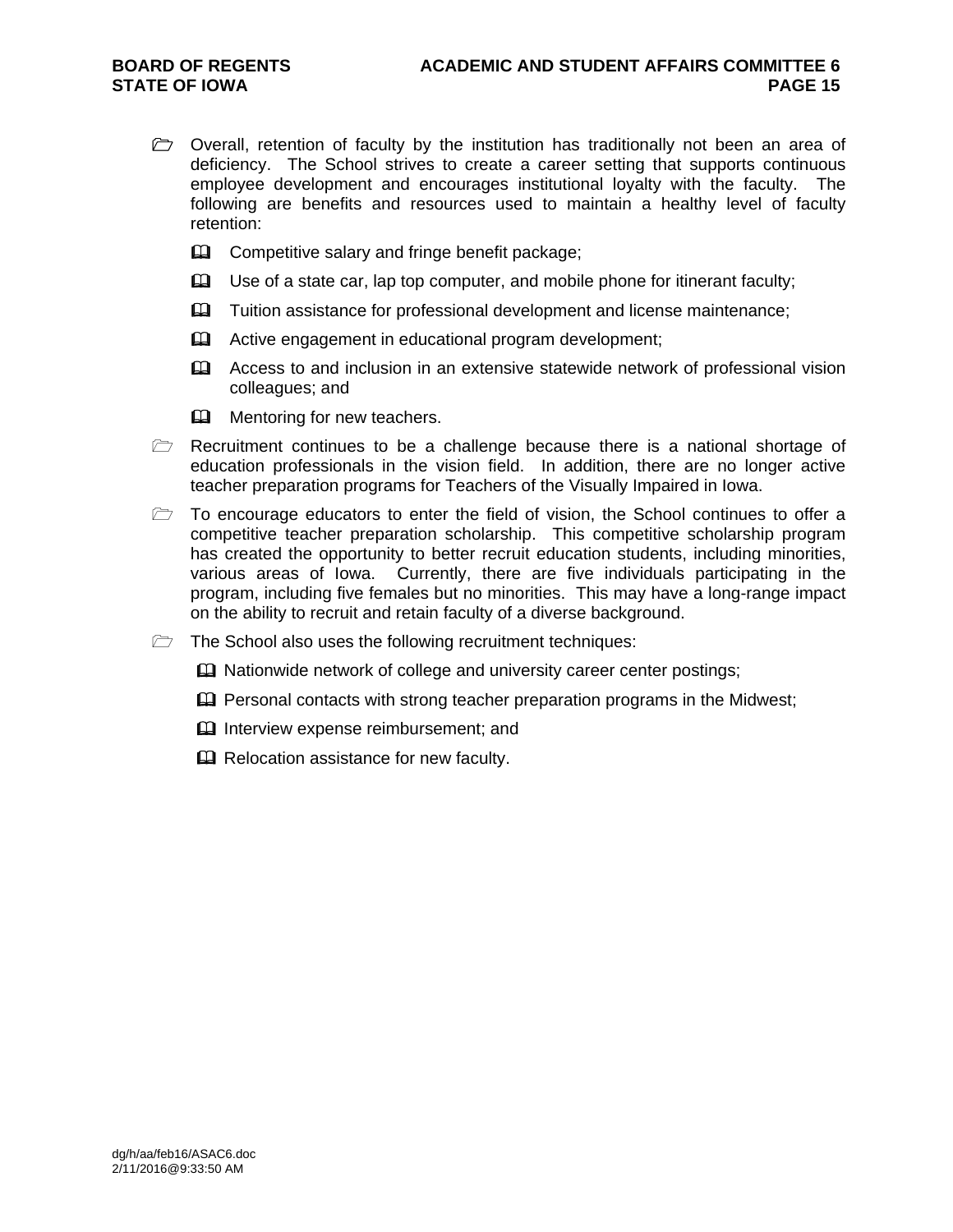## BOARD OF REGENTS **ACADEMIC AND STUDENT AFFAIRS COMMITTEE 6**<br>PAGE 16

|         | <b>PROFESSOR</b> | <b>ASSOCIATE PROFESSOR</b> | <b>ASSISTANT PROFESSOR</b>   | <b>INSTRUCTOR</b>         | <b>TOTAL</b>            |
|---------|------------------|----------------------------|------------------------------|---------------------------|-------------------------|
|         |                  |                            | <b>UNIVERSITY OF IOWA</b>    |                           |                         |
| FY 2006 | 25               | 25                         | 39                           | 0                         | 89                      |
| FY 2007 | 14               | 18                         | 36                           | 0                         | 68                      |
| FY 2008 | 18               | 20                         | 38                           | 1                         | 77                      |
| FY 2009 | 15               | 16                         | 17                           | $\mathbf 0$               | 48                      |
| FY 2010 | 6                | 18                         | 37                           | $\mathbf 0$               | 61                      |
| FY 2011 | 12               | 12                         | 39                           | 0                         | 63                      |
| FY 2012 | 11               | 13                         | 28                           | $\overline{0}$            | 52                      |
| FY 2013 | 13               | 18                         | 34                           | $\overline{0}$            | 65                      |
| FY 2014 | 12               | 13                         | 41                           | $\mathbf 0$               | 66                      |
| FY 2015 | 16               | 20                         | 54                           | $\mathbf 0$               | 90                      |
|         |                  |                            | <b>IOWA STATE UNIVERSITY</b> |                           |                         |
| FY 2006 | 8                | 16                         | 24                           | $\mathbf 0$               | 48                      |
| FY 2007 | 15               | 11                         | 28                           | $\overline{0}$            | 54                      |
| FY 2008 | $\overline{7}$   | 12                         | 25                           | $\mathbf 0$               | 44                      |
| FY 2009 | $\,6$            | 10                         | 10                           | $\mathbf 0$               | 26                      |
| FY 2010 | 10               | $\boldsymbol{9}$           | 20                           | $\mathbf 0$               | 39                      |
| FY 2011 | 8                | 9                          | 16                           | $\overline{0}$            | 33                      |
| FY 2012 | 6                | 9                          | 11                           | $\overline{0}$            | 26                      |
| FY 2013 | 3                | 6                          | 12                           | $\mathbf 0$               | 21                      |
| FY 2014 | 11               | $\boldsymbol{9}$           | 15                           | $\mathbf 0$               | 35                      |
| FY 2015 | 8                | 12                         | 13                           | $\mathbf 0$               | 33                      |
|         |                  |                            | UNIVERSITY OF NORTHERN IOWA  |                           |                         |
| FY 2006 | $\overline{2}$   | 4                          | 16                           | 0                         | 22                      |
| FY 2007 | $\overline{7}$   | 4                          | $\overline{7}$               | 4                         | 22                      |
| FY 2008 | 0                | 1                          | 13                           | $\mathbf 0$               | 14                      |
| FY 2009 | 0                | 3                          | 8                            | $\overline{2}$            | 13                      |
| FY 2010 | 0                | 0                          | $\overline{2}$               | 4                         | $\,6$                   |
| FY 2011 | 1                | 4                          | 3                            | 1                         | $9\,$                   |
| FY 2012 | 4                | 5                          | $6\phantom{1}6$              | 19                        | 34                      |
| FY 2013 | 3                | 5                          | 12                           | 3                         | 23                      |
| FY 2014 | 1                | 1                          | $\,6$                        | $\mathbf 0$               | 8                       |
| FY 2015 | $\pmb{0}$        | $\mathbf{2}$               | 4                            | 1                         | $\overline{\mathbf{7}}$ |
|         |                  |                            | <b>REGENT TOTAL</b>          |                           |                         |
| FY 2006 | 35               | 45                         | 79                           | 0                         | 159                     |
| FY 2007 | 36               | 33                         | 71                           | 4                         | 144                     |
| FY 2008 | 25               | 33                         | 76                           | 1                         | 135                     |
| FY 2009 | 21               | 29                         | 35                           | $\overline{2}$            | 87                      |
| FY 2010 | 16               | 27                         | 59                           | 4                         | 106                     |
| FY 2011 | 21               | 25                         | 58                           | 1                         | 105                     |
| FY 2012 | 21               | 27                         | 45                           | 19                        | 112                     |
| FY 2013 | 19               | 29                         | 58                           | $\ensuremath{\mathsf{3}}$ | 109                     |
| FY 2014 | 24               | 23                         | 62                           | $\mathbf 0$               | 109                     |
| FY 2015 | 24               | 34                         | 71                           | 1                         | 130                     |

#### **TABLE 1 NUMBER OF FACULTY RESIGNATIONS BY RANK FY 2006 – FY 2015**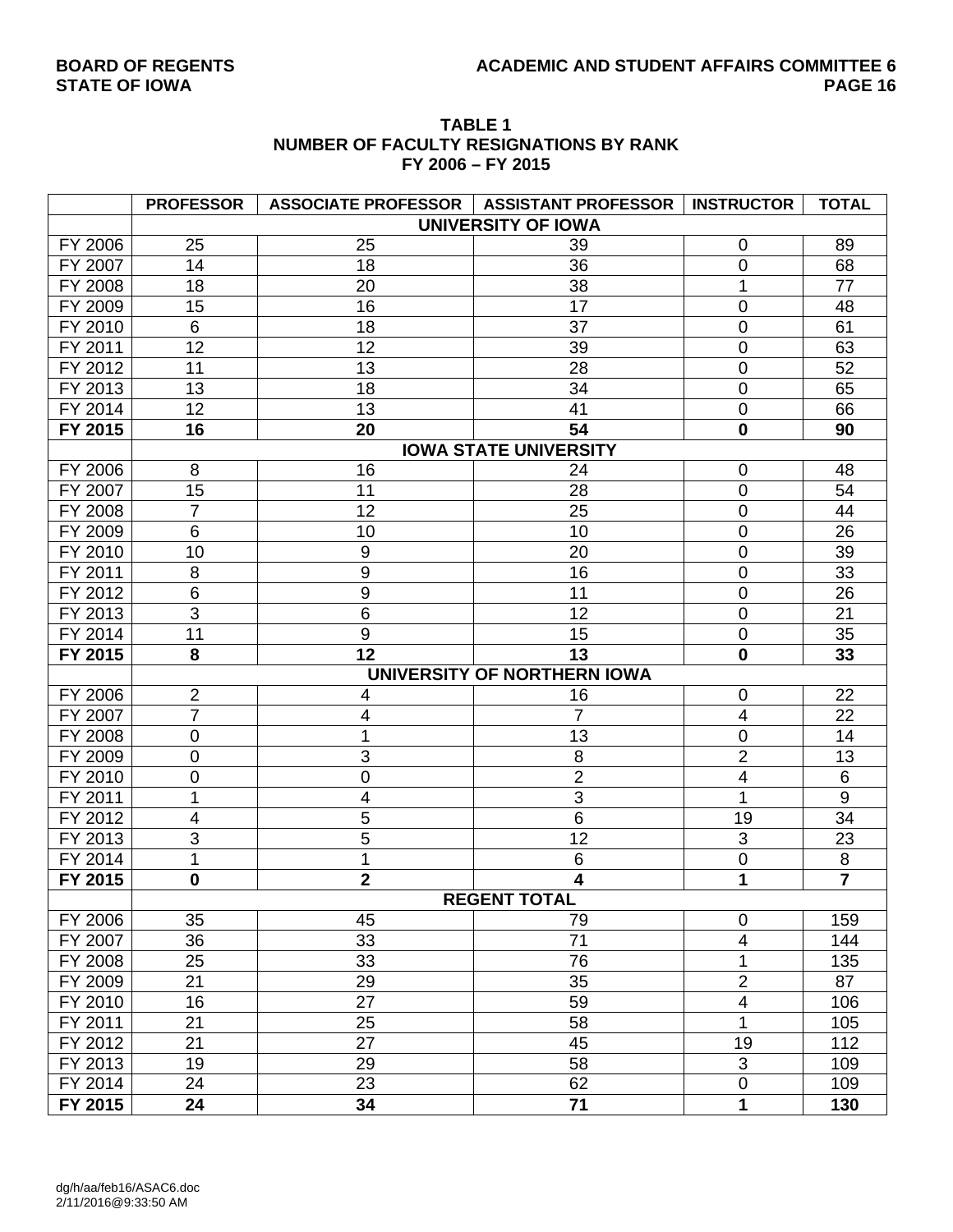|         |             |               | FY 2006 - FY 2015         | NUMBER OF FACULTY RESIGNATIONS BY GENDER AND RACE/ETHNICITY |                     |
|---------|-------------|---------------|---------------------------|-------------------------------------------------------------|---------------------|
|         | <b>MALE</b> | <b>FEMALE</b> | <b>TOTAL</b>              | <b>MINORITY</b>                                             | <b>NON-MINORITY</b> |
|         |             |               | <b>UNIVERSITY OF IOWA</b> |                                                             |                     |
| FY 2006 | 63          | 26            | 89                        | 18                                                          |                     |
| FY 2007 | 40          | 28            | 68                        |                                                             | 57                  |
| FY 2008 | 48          | 29            | 77                        | 12                                                          | 65                  |
| FY 2009 | 30          | 18            | 48                        | 10                                                          | 38                  |
|         |             |               |                           |                                                             |                     |

# **TABLE 2**

| FY 2008<br>48<br>29<br>77<br>12<br>65<br>FY 2009<br>18<br>38<br>30<br>48<br>10<br>FY 2010<br>35<br>61<br>26<br>16<br>45<br>22<br>63<br>FY 2011<br>41<br>19<br>44<br>366<br>FY 2012<br>34<br>18<br>52<br>16<br>FY 2013<br>37<br>28<br>65<br>11<br>54<br>53<br>FY 2014<br>34<br>32<br>66<br>13<br>37<br>53<br>25<br>65<br>FY 2015<br>90<br><b>IOWA STATE UNIVERSITY</b><br>34<br>FY 2006<br>34<br>14<br>48<br>14<br>$\overline{7}$<br>35<br>47<br>FY 2007<br>19<br>54<br>FY 2008<br>32<br>25<br>19<br>44<br>12<br>FY 2009<br>17<br>$\boldsymbol{9}$<br>26<br>16<br>10<br>12<br>FY 2010<br>27<br>39<br>21<br>18<br>5<br>FY 2011<br>15<br>18<br>33<br>28<br>FY 2012<br>6<br>26<br>6<br>20<br>20<br>$\overline{3}$<br>FY 2013<br>10<br>21<br>11<br>18<br>FY 2014<br>22<br>13<br>35<br>15<br>20<br>13<br>21<br>FY 2015<br>20<br>33<br>12<br>UNIVERSITY OF NORTHERN IOWA<br>FY 2006<br>11<br>18<br>11<br>22<br>4<br>$\overline{7}$<br>FY 2007<br>12<br>10<br>22<br>15<br>3<br>FY 2008<br>$\,6$<br>8<br>14<br>11<br>$\overline{5}$<br>8<br>13<br>13<br>FY 2009<br>$\pmb{0}$<br>5<br>FY 2010<br>6<br>5<br>1<br>1<br>$\overline{3}$<br>6<br>9<br>8<br>FY 2011<br>1<br>FY 2012<br>15<br>19<br>34<br>$\mathbf 0$<br>34<br>FY 2013<br>$\boldsymbol{9}$<br>23<br>6<br>17<br>14<br>$\sqrt{5}$<br>$\bf 8$<br>3<br>1<br>FY 2014<br>7<br>$\overline{\mathbf{3}}$<br>$\overline{4}$<br>$\overline{7}$<br>$\overline{\mathbf{3}}$<br>$\overline{\mathbf{4}}$<br>FY 2015<br><b>REGENT TOTAL</b><br>51<br>FY 2006<br>108<br>159<br>36<br>123<br>57<br>25<br>FY 2007<br>87<br>144<br>119<br>FY 2008<br>135<br>81<br>54<br>27<br>108<br>32<br>FY 2009<br>55<br>87<br>20<br>67<br>71<br>63<br>43<br>35<br>FY 2010<br>106<br>59<br>46<br>25<br>FY 2011<br>105<br>80<br>$\overline{43}$<br>$\overline{22}$<br>69<br>90<br>112<br>FY 2012<br>62<br>47<br>20<br>89<br>FY 2013<br>109<br>59<br>29<br>FY 2014<br>50<br>109<br>80<br>FY 2015<br>76<br>54<br>89<br>130<br>41 | FY 2007 | 40 | 28 | 68 | 11 | 57 |
|---------------------------------------------------------------------------------------------------------------------------------------------------------------------------------------------------------------------------------------------------------------------------------------------------------------------------------------------------------------------------------------------------------------------------------------------------------------------------------------------------------------------------------------------------------------------------------------------------------------------------------------------------------------------------------------------------------------------------------------------------------------------------------------------------------------------------------------------------------------------------------------------------------------------------------------------------------------------------------------------------------------------------------------------------------------------------------------------------------------------------------------------------------------------------------------------------------------------------------------------------------------------------------------------------------------------------------------------------------------------------------------------------------------------------------------------------------------------------------------------------------------------------------------------------------------------------------------------------------------------------------------------------------------------------------------------------------------------------------------------------------------------------------------------------------------------------------------------------------------------------------------------------------------------------------------------|---------|----|----|----|----|----|
|                                                                                                                                                                                                                                                                                                                                                                                                                                                                                                                                                                                                                                                                                                                                                                                                                                                                                                                                                                                                                                                                                                                                                                                                                                                                                                                                                                                                                                                                                                                                                                                                                                                                                                                                                                                                                                                                                                                                             |         |    |    |    |    |    |
|                                                                                                                                                                                                                                                                                                                                                                                                                                                                                                                                                                                                                                                                                                                                                                                                                                                                                                                                                                                                                                                                                                                                                                                                                                                                                                                                                                                                                                                                                                                                                                                                                                                                                                                                                                                                                                                                                                                                             |         |    |    |    |    |    |
|                                                                                                                                                                                                                                                                                                                                                                                                                                                                                                                                                                                                                                                                                                                                                                                                                                                                                                                                                                                                                                                                                                                                                                                                                                                                                                                                                                                                                                                                                                                                                                                                                                                                                                                                                                                                                                                                                                                                             |         |    |    |    |    |    |
|                                                                                                                                                                                                                                                                                                                                                                                                                                                                                                                                                                                                                                                                                                                                                                                                                                                                                                                                                                                                                                                                                                                                                                                                                                                                                                                                                                                                                                                                                                                                                                                                                                                                                                                                                                                                                                                                                                                                             |         |    |    |    |    |    |
|                                                                                                                                                                                                                                                                                                                                                                                                                                                                                                                                                                                                                                                                                                                                                                                                                                                                                                                                                                                                                                                                                                                                                                                                                                                                                                                                                                                                                                                                                                                                                                                                                                                                                                                                                                                                                                                                                                                                             |         |    |    |    |    |    |
|                                                                                                                                                                                                                                                                                                                                                                                                                                                                                                                                                                                                                                                                                                                                                                                                                                                                                                                                                                                                                                                                                                                                                                                                                                                                                                                                                                                                                                                                                                                                                                                                                                                                                                                                                                                                                                                                                                                                             |         |    |    |    |    |    |
|                                                                                                                                                                                                                                                                                                                                                                                                                                                                                                                                                                                                                                                                                                                                                                                                                                                                                                                                                                                                                                                                                                                                                                                                                                                                                                                                                                                                                                                                                                                                                                                                                                                                                                                                                                                                                                                                                                                                             |         |    |    |    |    |    |
|                                                                                                                                                                                                                                                                                                                                                                                                                                                                                                                                                                                                                                                                                                                                                                                                                                                                                                                                                                                                                                                                                                                                                                                                                                                                                                                                                                                                                                                                                                                                                                                                                                                                                                                                                                                                                                                                                                                                             |         |    |    |    |    |    |
|                                                                                                                                                                                                                                                                                                                                                                                                                                                                                                                                                                                                                                                                                                                                                                                                                                                                                                                                                                                                                                                                                                                                                                                                                                                                                                                                                                                                                                                                                                                                                                                                                                                                                                                                                                                                                                                                                                                                             |         |    |    |    |    |    |
|                                                                                                                                                                                                                                                                                                                                                                                                                                                                                                                                                                                                                                                                                                                                                                                                                                                                                                                                                                                                                                                                                                                                                                                                                                                                                                                                                                                                                                                                                                                                                                                                                                                                                                                                                                                                                                                                                                                                             |         |    |    |    |    |    |
|                                                                                                                                                                                                                                                                                                                                                                                                                                                                                                                                                                                                                                                                                                                                                                                                                                                                                                                                                                                                                                                                                                                                                                                                                                                                                                                                                                                                                                                                                                                                                                                                                                                                                                                                                                                                                                                                                                                                             |         |    |    |    |    |    |
|                                                                                                                                                                                                                                                                                                                                                                                                                                                                                                                                                                                                                                                                                                                                                                                                                                                                                                                                                                                                                                                                                                                                                                                                                                                                                                                                                                                                                                                                                                                                                                                                                                                                                                                                                                                                                                                                                                                                             |         |    |    |    |    |    |
|                                                                                                                                                                                                                                                                                                                                                                                                                                                                                                                                                                                                                                                                                                                                                                                                                                                                                                                                                                                                                                                                                                                                                                                                                                                                                                                                                                                                                                                                                                                                                                                                                                                                                                                                                                                                                                                                                                                                             |         |    |    |    |    |    |
|                                                                                                                                                                                                                                                                                                                                                                                                                                                                                                                                                                                                                                                                                                                                                                                                                                                                                                                                                                                                                                                                                                                                                                                                                                                                                                                                                                                                                                                                                                                                                                                                                                                                                                                                                                                                                                                                                                                                             |         |    |    |    |    |    |
|                                                                                                                                                                                                                                                                                                                                                                                                                                                                                                                                                                                                                                                                                                                                                                                                                                                                                                                                                                                                                                                                                                                                                                                                                                                                                                                                                                                                                                                                                                                                                                                                                                                                                                                                                                                                                                                                                                                                             |         |    |    |    |    |    |
|                                                                                                                                                                                                                                                                                                                                                                                                                                                                                                                                                                                                                                                                                                                                                                                                                                                                                                                                                                                                                                                                                                                                                                                                                                                                                                                                                                                                                                                                                                                                                                                                                                                                                                                                                                                                                                                                                                                                             |         |    |    |    |    |    |
|                                                                                                                                                                                                                                                                                                                                                                                                                                                                                                                                                                                                                                                                                                                                                                                                                                                                                                                                                                                                                                                                                                                                                                                                                                                                                                                                                                                                                                                                                                                                                                                                                                                                                                                                                                                                                                                                                                                                             |         |    |    |    |    |    |
|                                                                                                                                                                                                                                                                                                                                                                                                                                                                                                                                                                                                                                                                                                                                                                                                                                                                                                                                                                                                                                                                                                                                                                                                                                                                                                                                                                                                                                                                                                                                                                                                                                                                                                                                                                                                                                                                                                                                             |         |    |    |    |    |    |
|                                                                                                                                                                                                                                                                                                                                                                                                                                                                                                                                                                                                                                                                                                                                                                                                                                                                                                                                                                                                                                                                                                                                                                                                                                                                                                                                                                                                                                                                                                                                                                                                                                                                                                                                                                                                                                                                                                                                             |         |    |    |    |    |    |
|                                                                                                                                                                                                                                                                                                                                                                                                                                                                                                                                                                                                                                                                                                                                                                                                                                                                                                                                                                                                                                                                                                                                                                                                                                                                                                                                                                                                                                                                                                                                                                                                                                                                                                                                                                                                                                                                                                                                             |         |    |    |    |    |    |
|                                                                                                                                                                                                                                                                                                                                                                                                                                                                                                                                                                                                                                                                                                                                                                                                                                                                                                                                                                                                                                                                                                                                                                                                                                                                                                                                                                                                                                                                                                                                                                                                                                                                                                                                                                                                                                                                                                                                             |         |    |    |    |    |    |
|                                                                                                                                                                                                                                                                                                                                                                                                                                                                                                                                                                                                                                                                                                                                                                                                                                                                                                                                                                                                                                                                                                                                                                                                                                                                                                                                                                                                                                                                                                                                                                                                                                                                                                                                                                                                                                                                                                                                             |         |    |    |    |    |    |
|                                                                                                                                                                                                                                                                                                                                                                                                                                                                                                                                                                                                                                                                                                                                                                                                                                                                                                                                                                                                                                                                                                                                                                                                                                                                                                                                                                                                                                                                                                                                                                                                                                                                                                                                                                                                                                                                                                                                             |         |    |    |    |    |    |
|                                                                                                                                                                                                                                                                                                                                                                                                                                                                                                                                                                                                                                                                                                                                                                                                                                                                                                                                                                                                                                                                                                                                                                                                                                                                                                                                                                                                                                                                                                                                                                                                                                                                                                                                                                                                                                                                                                                                             |         |    |    |    |    |    |
|                                                                                                                                                                                                                                                                                                                                                                                                                                                                                                                                                                                                                                                                                                                                                                                                                                                                                                                                                                                                                                                                                                                                                                                                                                                                                                                                                                                                                                                                                                                                                                                                                                                                                                                                                                                                                                                                                                                                             |         |    |    |    |    |    |
|                                                                                                                                                                                                                                                                                                                                                                                                                                                                                                                                                                                                                                                                                                                                                                                                                                                                                                                                                                                                                                                                                                                                                                                                                                                                                                                                                                                                                                                                                                                                                                                                                                                                                                                                                                                                                                                                                                                                             |         |    |    |    |    |    |
|                                                                                                                                                                                                                                                                                                                                                                                                                                                                                                                                                                                                                                                                                                                                                                                                                                                                                                                                                                                                                                                                                                                                                                                                                                                                                                                                                                                                                                                                                                                                                                                                                                                                                                                                                                                                                                                                                                                                             |         |    |    |    |    |    |
|                                                                                                                                                                                                                                                                                                                                                                                                                                                                                                                                                                                                                                                                                                                                                                                                                                                                                                                                                                                                                                                                                                                                                                                                                                                                                                                                                                                                                                                                                                                                                                                                                                                                                                                                                                                                                                                                                                                                             |         |    |    |    |    |    |
|                                                                                                                                                                                                                                                                                                                                                                                                                                                                                                                                                                                                                                                                                                                                                                                                                                                                                                                                                                                                                                                                                                                                                                                                                                                                                                                                                                                                                                                                                                                                                                                                                                                                                                                                                                                                                                                                                                                                             |         |    |    |    |    |    |
|                                                                                                                                                                                                                                                                                                                                                                                                                                                                                                                                                                                                                                                                                                                                                                                                                                                                                                                                                                                                                                                                                                                                                                                                                                                                                                                                                                                                                                                                                                                                                                                                                                                                                                                                                                                                                                                                                                                                             |         |    |    |    |    |    |
|                                                                                                                                                                                                                                                                                                                                                                                                                                                                                                                                                                                                                                                                                                                                                                                                                                                                                                                                                                                                                                                                                                                                                                                                                                                                                                                                                                                                                                                                                                                                                                                                                                                                                                                                                                                                                                                                                                                                             |         |    |    |    |    |    |
|                                                                                                                                                                                                                                                                                                                                                                                                                                                                                                                                                                                                                                                                                                                                                                                                                                                                                                                                                                                                                                                                                                                                                                                                                                                                                                                                                                                                                                                                                                                                                                                                                                                                                                                                                                                                                                                                                                                                             |         |    |    |    |    |    |
|                                                                                                                                                                                                                                                                                                                                                                                                                                                                                                                                                                                                                                                                                                                                                                                                                                                                                                                                                                                                                                                                                                                                                                                                                                                                                                                                                                                                                                                                                                                                                                                                                                                                                                                                                                                                                                                                                                                                             |         |    |    |    |    |    |
|                                                                                                                                                                                                                                                                                                                                                                                                                                                                                                                                                                                                                                                                                                                                                                                                                                                                                                                                                                                                                                                                                                                                                                                                                                                                                                                                                                                                                                                                                                                                                                                                                                                                                                                                                                                                                                                                                                                                             |         |    |    |    |    |    |
|                                                                                                                                                                                                                                                                                                                                                                                                                                                                                                                                                                                                                                                                                                                                                                                                                                                                                                                                                                                                                                                                                                                                                                                                                                                                                                                                                                                                                                                                                                                                                                                                                                                                                                                                                                                                                                                                                                                                             |         |    |    |    |    |    |
|                                                                                                                                                                                                                                                                                                                                                                                                                                                                                                                                                                                                                                                                                                                                                                                                                                                                                                                                                                                                                                                                                                                                                                                                                                                                                                                                                                                                                                                                                                                                                                                                                                                                                                                                                                                                                                                                                                                                             |         |    |    |    |    |    |
|                                                                                                                                                                                                                                                                                                                                                                                                                                                                                                                                                                                                                                                                                                                                                                                                                                                                                                                                                                                                                                                                                                                                                                                                                                                                                                                                                                                                                                                                                                                                                                                                                                                                                                                                                                                                                                                                                                                                             |         |    |    |    |    |    |
|                                                                                                                                                                                                                                                                                                                                                                                                                                                                                                                                                                                                                                                                                                                                                                                                                                                                                                                                                                                                                                                                                                                                                                                                                                                                                                                                                                                                                                                                                                                                                                                                                                                                                                                                                                                                                                                                                                                                             |         |    |    |    |    |    |
|                                                                                                                                                                                                                                                                                                                                                                                                                                                                                                                                                                                                                                                                                                                                                                                                                                                                                                                                                                                                                                                                                                                                                                                                                                                                                                                                                                                                                                                                                                                                                                                                                                                                                                                                                                                                                                                                                                                                             |         |    |    |    |    |    |
|                                                                                                                                                                                                                                                                                                                                                                                                                                                                                                                                                                                                                                                                                                                                                                                                                                                                                                                                                                                                                                                                                                                                                                                                                                                                                                                                                                                                                                                                                                                                                                                                                                                                                                                                                                                                                                                                                                                                             |         |    |    |    |    |    |
|                                                                                                                                                                                                                                                                                                                                                                                                                                                                                                                                                                                                                                                                                                                                                                                                                                                                                                                                                                                                                                                                                                                                                                                                                                                                                                                                                                                                                                                                                                                                                                                                                                                                                                                                                                                                                                                                                                                                             |         |    |    |    |    |    |

dg/h/aa/feb16/ASAC6.doc 2/11/2016@9:33:50 AM <sup>6</sup> The race/ethnicity of four faculty members was unspecified.

 $\overline{a}$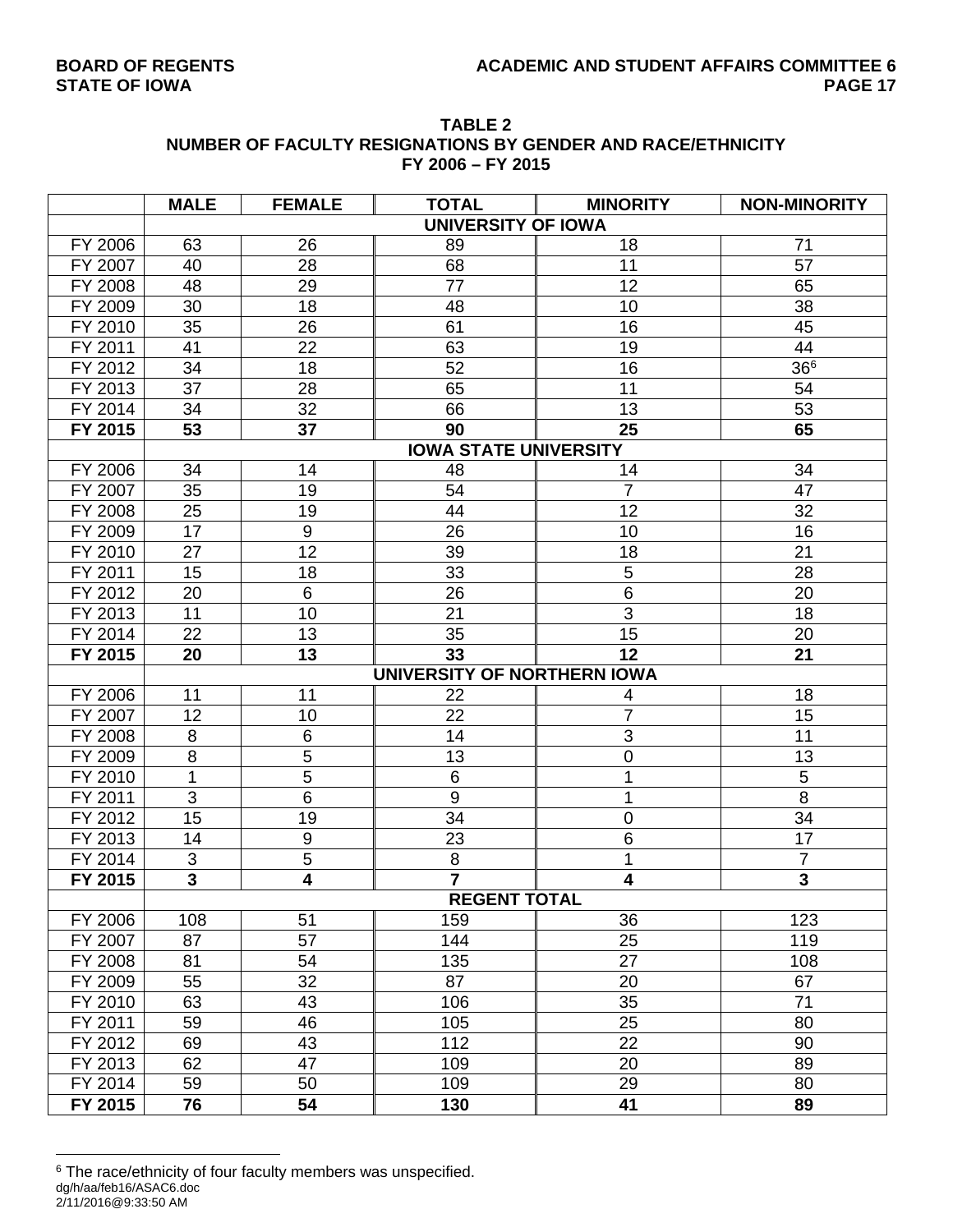| <b>TABLE 3</b>                                  |
|-------------------------------------------------|
| NUMBER OF FACULTY RESIGNATIONS BY TENURE STATUS |
| FY 2006 - FY 2015                               |

|         | <b>TENURED</b>   |                         | TENURE-TRACK   CLINICAL TRACK | <b>OTHER</b>   | <b>TOTAL</b>     |
|---------|------------------|-------------------------|-------------------------------|----------------|------------------|
|         |                  |                         | <b>UNIVERSITY OF IOWA</b>     |                |                  |
| FY 2006 | 40               | 27                      | 22                            | $\mathbf 0$    | 89               |
| FY 2007 | 23               | 24                      | 21                            | $\mathbf 0$    | 68               |
| FY 2008 | 22               | 23                      | 32                            | $\mathbf 0$    | 77               |
| FY 2009 | 23               | $\boldsymbol{9}$        | 16                            | $\mathbf 0$    | 48               |
| FY 2010 | 14               | 16                      | 31                            | $\mathbf 0$    | 61               |
| FY 2011 | 16               | 27                      | 20                            | $\mathbf 0$    | 63               |
| FY 2012 | 16               | 17                      | 17                            | 2 <sup>7</sup> | 52               |
| FY 2013 | 16               | 15                      | 33                            | 1              | 65               |
| FY 2014 | 18               | 21                      | 27                            | $\mathbf 0$    | 66               |
| FY 2015 | 25               | 24                      | 38                            | 3              | 90               |
|         |                  |                         | <b>IOWA STATE UNIVERSITY</b>  |                |                  |
| FY 2006 | 22               | 26                      | 0                             | $\mathbf 0$    | 48               |
| FY 2007 | 26               | 28                      | 0                             | $\mathbf 0$    | 54               |
| FY 2008 | 18               | 26                      | 0                             | $\mathbf 0$    | 44               |
| FY 2009 | 15               | 11                      | 0                             | $\mathbf 0$    | 26               |
| FY 2010 | 19               | 20                      | 0                             | $\overline{0}$ | 39               |
| FY 2011 | 17               | 16                      | 0                             | $\mathbf 0$    | 33               |
| FY 2012 | 14               | 12                      | $\mathbf 0$                   | $\mathbf 0$    | 26               |
| FY 2013 | 9                | 12                      | 0                             | $\mathbf 0$    | 21               |
| FY 2014 | 20               | 15                      | 0                             | $\mathbf 0$    | 35               |
| FY 2015 | 20               | 13                      | 0                             | $\mathbf 0$    | 33               |
|         |                  |                         | UNIVERSITY OF NORTHERN IOWA   |                |                  |
| FY 2006 | 4                | 18                      | 0                             | $\mathbf 0$    | 22               |
| FY 2007 | 11               | 8                       | 0                             | 3              | 22               |
| FY 2008 | 1                | 12                      | 0                             |                | 14               |
| FY 2009 | 4                | 8                       | 0                             | 1              | 13               |
| FY 2010 | 0                | $\overline{4}$          | 0                             | $\overline{2}$ | 6                |
| FY 2011 | $\overline{5}$   | $\overline{\mathbf{4}}$ | 0                             | $\mathbf 0$    | $\boldsymbol{9}$ |
| FY 2012 | $\boldsymbol{9}$ | $\overline{7}$          | 0                             | 18             | 34               |
| FY 2013 | 8                | 12                      | 3                             | $\mathbf 0$    | 23               |
| FY 2014 | $\overline{2}$   | $\,6$                   | 0                             | $\mathbf 0$    | $\bf 8$          |
| FY 2015 | 4                | $\overline{2}$          | 1                             | $\mathbf 0$    | $\overline{7}$   |
|         |                  |                         | <b>REGENT TOTAL</b>           |                |                  |
| FY 2006 | 66               | 71                      | 22                            | $\mathbf 0$    | 159              |
| FY 2007 | 60               | 60                      | 21                            | 3              | 144              |
| FY 2008 | 41               | 61                      | 32                            | 1              | 135              |
| FY 2009 | 42               | 28                      | 16                            | $\mathbf{1}$   | 87               |
| FY 2010 | 33               | 40                      | 31                            | $\overline{2}$ | 106              |
| FY 2011 | 38               | 47                      | 20                            | $\overline{0}$ | 105              |
| FY 2012 | 39               | 36                      | 17                            | 20             | 112              |
| FY 2013 | 33               | 39                      | 36                            | 1              | 109              |
| FY 2014 | 40               | 42                      | 27                            | $\mathbf 0$    | 109              |
| FY 2015 | 49               | 39                      | 39                            | $\overline{3}$ | 130              |

#### dg/h/aa/feb16/ASAC6.doc 2/11/2016@9:33:50 AM  $\overline{a}$ 7 Research track.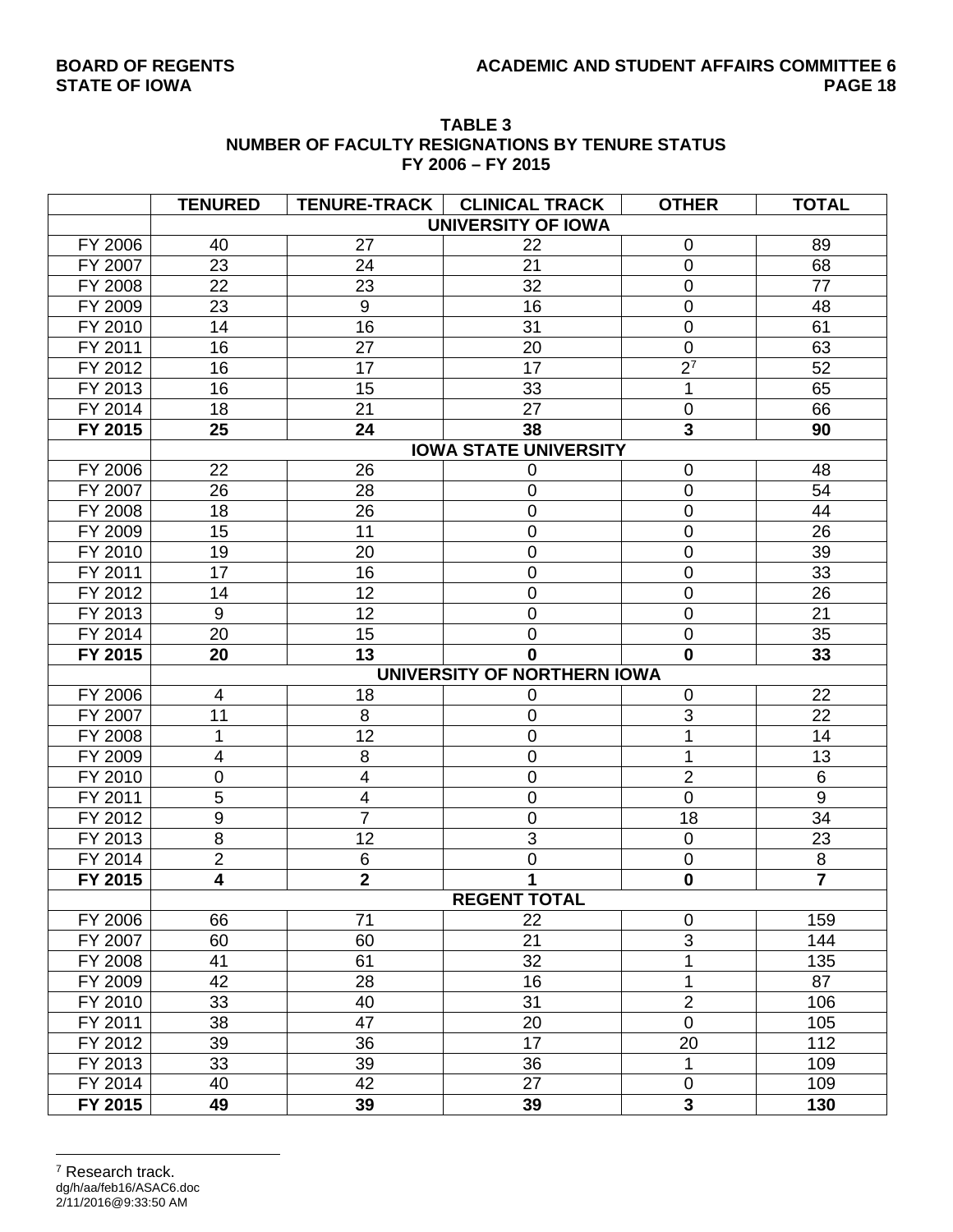### **TABLE 4a RESIGNATIONS BY COLLEGE FY 2006 – FY 2015 University of Iowa**

| <b>COLLEGE</b>                     | 05-06 | 06-07 | 07-08 | 08-09    | 09-10 | $10 - 11$ | $11 - 12$     | $12 - 13$      | $13 - 14$ | $14 - 15$ |
|------------------------------------|-------|-------|-------|----------|-------|-----------|---------------|----------------|-----------|-----------|
| <b>Business Admin.</b>             | 4     | 5     | 4     |          | າ     | 3         | 4             |                | 3         |           |
| Dentistry                          | 3     |       | 3     | $\Omega$ | ⌒     | 4         | っ             | 4              |           |           |
| Education                          | 4     |       | 6     |          |       | 3         | 0             | $\overline{2}$ | 2         | 4         |
| Engineering                        | っ     | 3     |       | ⌒        |       | っ         | 0             |                | 2         | 0         |
| Graduate                           |       | 0     | 0     |          | 0     |           | 0             | 0              |           | 3         |
| Law                                | 3     |       |       | 3        |       | 3         |               | 2              | 0         | 3         |
| <b>Liberal Arts &amp; Sciences</b> | 21    | 19    | 15    |          | 10    | 11        | 10            | 12             | 14        | 9         |
| Medicine                           | 43    | 24    | 38    | 31       | 38    | 32        | 32            | 34             | 34        | 65        |
| <b>Nursing</b>                     |       | 0     | 2     | ⌒        | っ     |           | $\mathcal{P}$ | 4              |           |           |
| Pharmacy                           | 3     | 4     | 3     | $\Omega$ | 0     | っ         | 0             | 2              | 3         | 2         |
| <b>Public Health</b>               | 4     | 4     | 4     | $\Omega$ | 5     | っ         |               | 3              | 5         |           |
| TOTAL                              | 89    | 68    | 77    | 48       | 61    | 63        | 52            | 65             | 66        | 90        |

#### **TABLE 4b RESIGNATIONS BY COLLEGE FY 2006 – FY 2015 Iowa State University**

| <b>COLLEGE</b>             | 05-06 | 06-07 | 07-08 | 08-09    | 09-10 | $10 - 11$ | $11 - 12$ | $12 - 13$ | $13 - 14$ | $14 - 15$ |
|----------------------------|-------|-------|-------|----------|-------|-----------|-----------|-----------|-----------|-----------|
| Agric. & Life Sciences     |       | 9     | 8     | 4        |       |           |           |           |           |           |
| <b>Business</b>            |       | ົ     | ◠     |          | ⌒     |           |           | ◠         |           | 5         |
| Design                     |       | ົ     | 4     |          | っ     |           |           | ົ         |           | 3         |
| Engineering                |       |       |       | ົ        | 5     |           | 4         | ົ         | 11        | 3         |
| <b>Human Sciences</b>      |       |       | 5     | 6        | 8     | 10        | 5         |           | 8         | 3         |
| Liberal Arts & Sciences    | 21    | 23    | 16    | 8        | 12    | 11        | 10        | 10        | 11        | 11        |
| Library                    |       | ⌒     | ⌒     | $\Omega$ |       |           |           |           | ⌒         |           |
| <b>Veterinary Medicine</b> | ົ     | 6     | 6     | 4        | ົ     |           | າ         | 3         |           |           |
| <b>TOTAL</b>               | 48    | 54    | 44    | 26       | 39    | 33        | 26        | 21        | 35        | 33        |

#### **TABLE 4c RESIGNATIONS BY COLLEGE FY 2006 – FY 2015 University of Northern Iowa**

| <b>COLLEGE</b>           | 05-06 | 06-07 | 07-08 | 08-09 | $09-10$ | $10 - 11$ | $11 - 12$ | $12 - 13$ | $13 - 14$ | $14 - 15$ |
|--------------------------|-------|-------|-------|-------|---------|-----------|-----------|-----------|-----------|-----------|
| Business Admin.          |       |       |       |       |         |           |           |           |           |           |
| Education                | 6     |       |       |       |         | ົ         | 17        | 6         |           |           |
| <b>Natural Sciences</b>  |       |       |       |       |         |           |           |           |           |           |
| Humanities & Fine Arts   | ◠     |       |       |       |         |           |           |           |           |           |
| Humanities, Arts, & Sci. |       |       |       |       |         |           | 13        |           |           |           |
| Soc. & Behavioral Sci.   |       | 5     |       |       |         |           |           |           | ⌒         |           |
| Library                  |       |       |       |       |         |           |           |           |           |           |
| TOTAL                    | 22    | 22    | 14    | 13    |         | O         | 34        | 23        | 8         |           |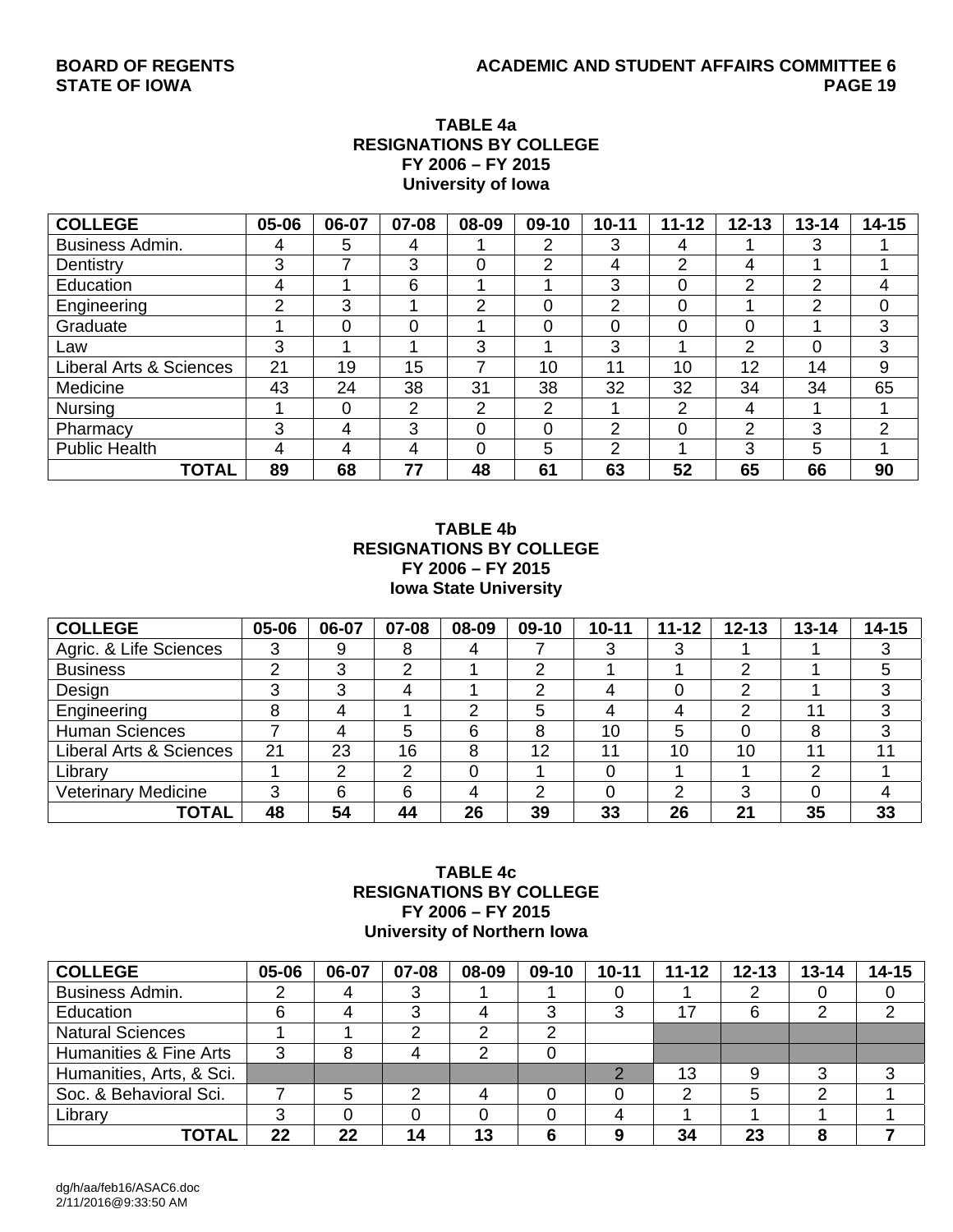## BOARD OF REGENTS **ACADEMIC AND STUDENT AFFAIRS COMMITTEE 6**<br>PAGE 20

#### **TABLE 5a REASONS GIVEN FOR FACULTY RESIGNATIONS FY 2006 – FY 2015 UNIVERSITY OF IOWA**

|                                  | 05-06                   | 06-07                   | 07-08                     | 08-09                   | 09-10            | $10 - 11$                 | $11 - 12$               | $12 - 13$      | $13 - 14$               | $14 - 15$        |
|----------------------------------|-------------------------|-------------------------|---------------------------|-------------------------|------------------|---------------------------|-------------------------|----------------|-------------------------|------------------|
| To accept a position at another  |                         |                         |                           |                         |                  |                           |                         |                |                         |                  |
| university                       |                         |                         |                           |                         |                  |                           |                         |                |                         |                  |
| Professor                        | 19                      | 8                       | 10                        | 11                      | 9                | $\,6$                     | 5                       | 11             | 3                       | 11               |
| Associate Professor              | 15                      | 10                      | 14                        | 8                       | 10               | 1                         | 6                       | 11             | $\overline{7}$          | 11               |
| <b>Assistant Professor</b>       | 18                      | 22                      | 14                        | 6                       | 21               | 10                        | 15                      | 10             | 13                      | 19               |
| Instructor                       | $\mathbf 0$             | $\mathbf 0$             | $\overline{0}$            | $\overline{0}$          | $\overline{0}$   | $\mathbf 0$               | 0                       | $\overline{0}$ | $\mathbf 0$             | $\boldsymbol{0}$ |
| <b>Total</b>                     | $\overline{52}$         | 40                      | 38                        | 25                      | 40               | $\overline{17}$           | 26                      | 32             | $\overline{23}$         | $\overline{41}$  |
| To accept another position       |                         |                         |                           |                         |                  |                           |                         |                |                         |                  |
| Professor                        | $\mathbf{1}$            | 1                       | $\ensuremath{\mathsf{3}}$ | $\boldsymbol{0}$        | 1                | $\ensuremath{\mathsf{3}}$ | $\pmb{0}$               | 1              | $\mathbf 5$             | 1                |
| <b>Associate Professor</b>       | $\overline{2}$          | $\overline{2}$          | $\overline{3}$            | $\overline{4}$          | $\mathbf 1$      | $\overline{7}$            | 5                       | $\overline{2}$ | $\overline{2}$          | $\overline{5}$   |
| <b>Assistant Professor</b>       | $\overline{7}$          | $\overline{\mathbf{4}}$ | 13                        | $\overline{7}$          | 3                | 11                        | $\overline{\mathbf{4}}$ | 6              | 9                       | 11               |
| Instructor                       | $\overline{0}$          | $\mathbf 0$             | $\mathbf{1}$              | $\overline{0}$          | $\mathbf 0$      | $\overline{0}$            | 0                       | $\overline{0}$ | $\overline{0}$          | $\boldsymbol{0}$ |
| <b>Total</b>                     | 10                      | $\overline{7}$          | 20                        | 11                      | 5                | 21                        | 9                       | 9              | 16                      | 17               |
| To relocate for personal reasons |                         |                         |                           |                         |                  |                           |                         |                |                         |                  |
| Professor                        | $\mathbf{1}$            | 0                       | $\overline{2}$            | 1                       | 1                | $\overline{2}$            | 5                       | $\mathbf 0$    | 3                       | 1                |
| Associate Professor              | $\overline{6}$          | $\overline{2}$          | $\mathbf 0$               | 1                       | 1                | $\overline{2}$            | $\overline{2}$          | $\overline{2}$ | $\overline{3}$          | $\overline{2}$   |
| <b>Assistant Professor</b>       | $\overline{9}$          | 8                       | 8                         | $\overline{2}$          | 11               | 16                        | 9                       | 8              | $\overline{15}$         | $\overline{9}$   |
| Instructor                       | $\overline{0}$          | 0                       | $\overline{0}$            | 0                       | 0                | $\mathbf 0$               | $\overline{0}$          | $\overline{0}$ | $\mathbf 0$             | $\overline{0}$   |
| <b>Total</b>                     | 16                      | 10                      | 10                        | $\overline{\mathbf{4}}$ | 13               | 20                        | 16                      | 10             | 21                      | 12               |
| To enter private practice        |                         |                         |                           |                         |                  |                           |                         |                |                         |                  |
| Professor                        | $\overline{2}$          | 0                       | 1                         | $\mathbf 2$             | $\pmb{0}$        | 1                         | 1                       | 1              | $\mathbf 0$             | $\overline{c}$   |
| <b>Associate Professor</b>       | $\mathbf{1}$            | 3                       | 3                         | 3                       | 1                | $\overline{2}$            | 0                       | 3              | 1                       | $\overline{2}$   |
| <b>Assistant Professor</b>       | $\overline{5}$          | $\overline{2}$          | $\overline{3}$            | $\overline{2}$          | $\overline{2}$   | $\overline{2}$            | 0                       | 9              | 4                       | 15               |
| Instructor                       | $\mathbf 0$             | $\mathbf 0$             | $\overline{0}$            | 0                       | $\mathbf 0$      | $\mathbf 0$               | 0                       | $\overline{0}$ | 0                       | $\overline{0}$   |
| <b>Total</b>                     | $\overline{\mathbf{8}}$ | 5                       |                           | $\overline{7}$          | 3                | $\overline{5}$            | 1                       | 13             | $\overline{\mathbf{5}}$ | 19               |
| To accept an administrative      |                         |                         |                           |                         |                  |                           |                         |                |                         |                  |
| position                         |                         |                         |                           |                         |                  |                           |                         |                |                         |                  |
| Professor                        | $\mathbf 2$             | 5                       | $\boldsymbol{2}$          | 1                       | $\boldsymbol{0}$ | $\pmb{0}$                 | 0                       | $\mathbf 0$    | 1                       | 1                |
| Associate Professor              | $\mathbf{1}$            | $\mathbf{1}$            | $\overline{0}$            | $\overline{0}$          | $\overline{0}$   | $\overline{0}$            | $\overline{0}$          | $\overline{0}$ | $\mathbf 0$             | 0                |
| <b>Assistant Professor</b>       | $\mathbf 0$             | 0                       | $\mathbf 0$               | 0                       | 0                | $\mathbf 0$               | 0                       | $\overline{1}$ | 0                       | $\mathbf 0$      |
| Instructor                       | $\mathbf 0$             | 0                       | $\mathbf 0$               | 0                       | 0                | 0                         | 0                       | 0              | 0                       | 0                |
| <b>Total</b>                     | $\overline{\mathbf{3}}$ | 6                       | $\overline{2}$            | 1                       | $\mathbf 0$      | $\mathbf 0$               | $\mathbf 0$             | $\overline{1}$ | $\mathbf 1$             | 1                |
|                                  |                         |                         |                           |                         |                  |                           |                         |                |                         |                  |
| <b>Grand Total</b>               | 89                      | 68                      | 77                        | 48                      | 61               | 63                        | 52                      | 65             | 66                      | 90               |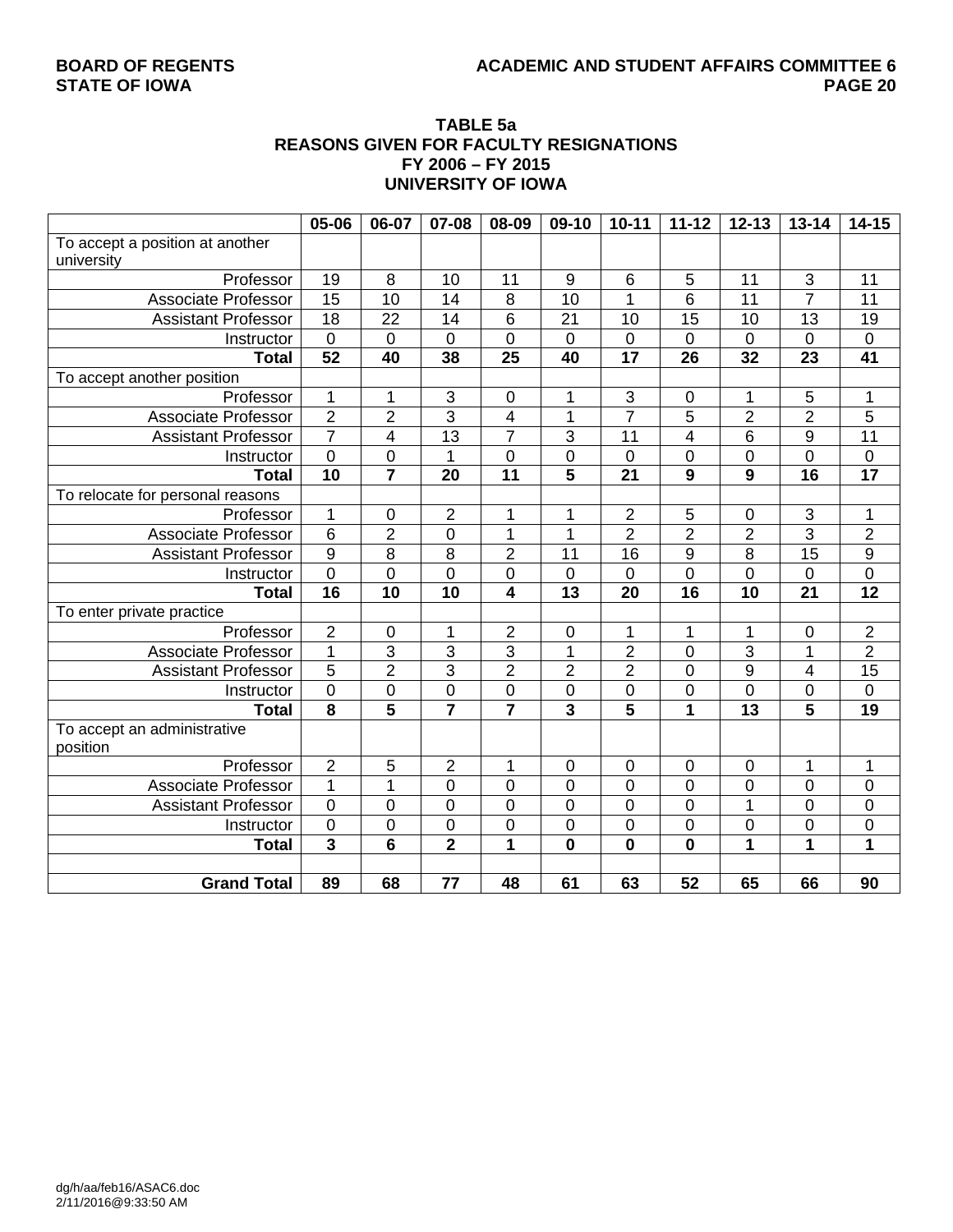## BOARD OF REGENTS **ACADEMIC AND STUDENT AFFAIRS COMMITTEE 6**<br>12 PAGE

#### **TABLE 5b REASONS GIVEN FOR FACULTY RESIGNATIONS FY 2006 – FY 2015 IOWA STATE UNIVERSITY**

|                                  | 05-06                   | 06-07                   | 07-08                   | 08-09                   | 09-10                   | $10 - 11$                | $11 - 12$               | $12 - 13$               | $13 - 14$               | $14 - 15$               |
|----------------------------------|-------------------------|-------------------------|-------------------------|-------------------------|-------------------------|--------------------------|-------------------------|-------------------------|-------------------------|-------------------------|
| To accept a position at another  |                         |                         |                         |                         |                         |                          |                         |                         |                         |                         |
| university                       |                         |                         |                         |                         |                         |                          |                         |                         |                         |                         |
| Professor                        | 6                       | 9                       | $\overline{4}$          | 5                       | $\,6$                   | $\overline{\mathcal{A}}$ | 6                       | $\overline{2}$          | $9\,$                   | 6                       |
| <b>Associate Professor</b>       | $\overline{12}$         | $\overline{9}$          | $\overline{7}$          | 8                       | $\overline{7}$          | $\overline{7}$           | 8                       | 5                       | $\overline{8}$          | $\overline{10}$         |
| <b>Assistant Professor</b>       | $\overline{12}$         | 22                      | 13                      | 6                       | 11                      | $\overline{7}$           | 6                       | 9                       | $\overline{12}$         | 8                       |
| Instructor                       | $\mathbf 0$             | 0                       | $\overline{0}$          | $\overline{0}$          | $\overline{0}$          | 0                        | $\overline{0}$          | 0                       | $\mathbf 0$             | 0                       |
| <b>Total</b>                     | $\overline{30}$         | 40                      | $\overline{24}$         | $\overline{19}$         | 24                      | 18                       | 20                      | $\overline{16}$         | $\overline{29}$         | $\overline{24}$         |
| To accept another position       |                         |                         |                         |                         |                         |                          |                         |                         |                         |                         |
| Professor                        | $\overline{0}$          | 1                       | $\overline{2}$          | 1                       | $\mathbf 2$             | $\overline{\omega}$      | $\boldsymbol{0}$        | $\pmb{0}$               | $\mathbf 0$             | $\boldsymbol{0}$        |
| <b>Associate Professor</b>       | $\mathbf{1}$            | $\mathbf 1$             | $\overline{2}$          | $\mathbf 0$             | $\overline{\mathbf{4}}$ | $\overline{2}$           | $\mathbf 0$             | 1                       | $\mathbf 0$             | $\mathbf 0$             |
| <b>Assistant Professor</b>       | $\overline{7}$          | $\overline{1}$          | $\overline{5}$          | $\overline{2}$          | $\overline{2}$          | 4                        | $\mathbf 1$             | $\overline{2}$          | $\mathbf 0$             | $\mathbf 0$             |
| Instructor                       | $\boldsymbol{0}$        | 0                       | $\mathbf 0$             | $\mathbf 0$             | $\mathbf 0$             | 0                        | $\mathbf 0$             | $\mathbf 0$             | $\mathbf 0$             | $\overline{0}$          |
| <b>Total</b>                     | $\overline{\mathbf{8}}$ | 3                       | 9                       | $\overline{\mathbf{3}}$ | 8                       | $\overline{9}$           | $\overline{\mathbf{1}}$ | 3                       | $\mathbf 0$             | $\bf{0}$                |
| To relocate for personal reasons |                         |                         |                         |                         |                         |                          |                         |                         |                         |                         |
| Professor                        | $\mathbf 0$             | 1                       | $\mathbf 0$             | $\mathbf 0$             | $\mathbf 0$             | 0                        | $\mathbf 0$             | $\mathbf 0$             | $\mathbf 0$             | 1                       |
| <b>Associate Professor</b>       | $\overline{3}$          | 0                       | $\overline{3}$          | $\mathsf 0$             | $\mathbf 0$             | $\mathbf 0$              | 0                       | 0                       | $\boldsymbol{0}$        | 0                       |
| <b>Assistant Professor</b>       | $\overline{3}$          | $\overline{3}$          | 7                       | $\overline{2}$          | 3                       | $\overline{5}$           | 3                       | 1                       | $\overline{2}$          | $\frac{3}{0}$           |
| Instructor                       | $\overline{0}$          | 0                       | $\mathbf 0$             | $\mathbf 0$             | $\mathbf 0$             | $\overline{0}$           | $\mathbf 0$             | $\mathbf 0$             | $\pmb{0}$               |                         |
| <b>Total</b>                     | $6\phantom{1}$          | 4                       | 10                      | $\overline{\mathbf{2}}$ | $\overline{\mathbf{3}}$ | 5                        | 3                       | 1                       | $\overline{2}$          | $\overline{\mathbf{4}}$ |
| To enter private practice        |                         |                         |                         |                         |                         |                          |                         |                         |                         |                         |
| Professor                        | 1                       | 0                       | $\pmb{0}$               | $\pmb{0}$               | $\mathbf 0$             | 0                        | $\mathbf 0$             | $\boldsymbol{0}$        | $\pmb{0}$               | 0                       |
| <b>Associate Professor</b>       | $\overline{0}$          | $\mathbf{1}$            | $\overline{0}$          | $\overline{2}$          | $\overline{0}$          | $\overline{0}$           | $\overline{0}$          | $\overline{0}$          | $\overline{0}$          |                         |
| <b>Assistant Professor</b>       | $\overline{2}$          | $\overline{2}$          | $\mathbf 0$             | $\mathsf 0$             | $\mathbf 0$             | $\boldsymbol{0}$         | 1                       | 0                       | 1                       | $\frac{2}{2}$           |
| Instructor                       | $\boldsymbol{0}$        | $\pmb{0}$               | $\boldsymbol{0}$        | $\pmb{0}$               | $\pmb{0}$               | $\boldsymbol{0}$         | $\mathbf 0$             | $\pmb{0}$               | $\mathbf 0$             | $\pmb{0}$               |
| <b>Total</b>                     | $\overline{\mathbf{3}}$ | $\overline{\mathbf{3}}$ | $\overline{\mathbf{0}}$ | $\overline{2}$          | $\mathbf 0$             | $\overline{\mathbf{0}}$  | $\overline{1}$          | $\overline{\mathbf{0}}$ | $\overline{1}$          | $\overline{4}$          |
| To accept an administrative      |                         |                         |                         |                         |                         |                          |                         |                         |                         |                         |
| position                         |                         |                         |                         |                         |                         |                          |                         |                         |                         |                         |
| Professor                        | $\mathbf{1}$            | $\overline{4}$          | 1                       | $\mathbf 0$             | 3                       | $\mathbf{1}$             | $\mathbf 0$             | 1                       | $\overline{2}$          | 1                       |
| Associate Professor              | $\overline{0}$          | 0                       | $\overline{0}$          | $\mathbf 0$             | 1                       | $\overline{0}$           | $\overline{1}$          | 0                       | $\mathbf{1}$            | 0                       |
| <b>Assistant Professor</b>       | $\overline{0}$          | 0                       | $\mathbf 0$             | $\mathsf 0$             | $\mathbf 0$             | $\overline{0}$           | $\mathbf 0$             | $\mathbf 0$             | $\mathbf 0$             | $\boldsymbol{0}$        |
| Instructor                       | $\mathbf 0$             | 0                       | $\mathbf 0$             | $\mathsf 0$             | $\mathbf 0$             | 0                        | $\mathbf 0$             | 0                       | $\mathbf 0$             | 0                       |
| <b>Total</b>                     | $\mathbf{1}$            | 4                       | 1                       | $\mathbf 0$             | 4                       | 1                        | $\overline{\mathbf{1}}$ | 1                       | $\overline{\mathbf{3}}$ | $\overline{1}$          |
|                                  |                         |                         |                         |                         |                         |                          |                         |                         |                         |                         |
| <b>Grand Total</b>               | 48                      | 54                      | 44                      | 26                      | 39                      | 33                       | 26                      | 21                      | 35                      | 33                      |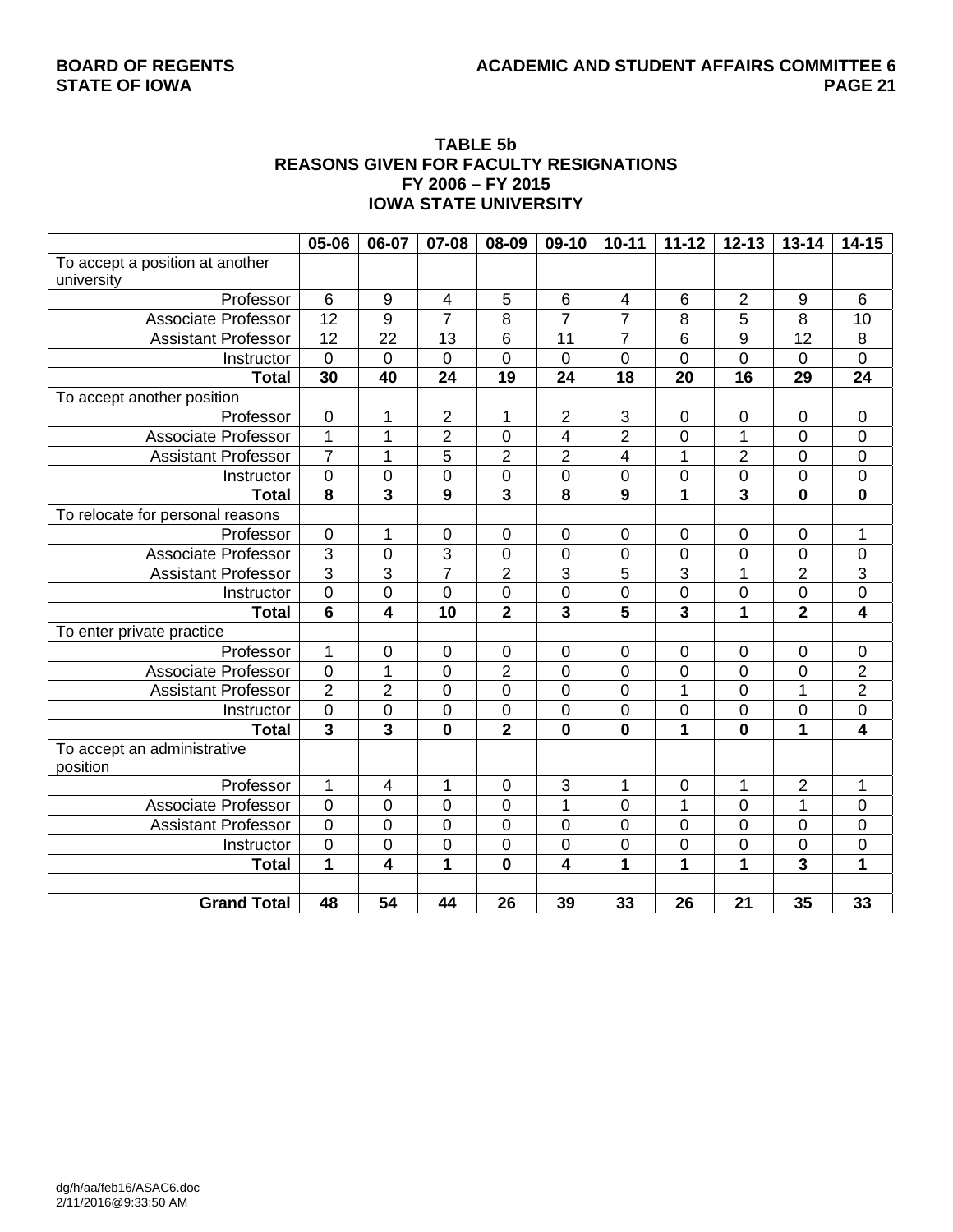#### **TABLE 5c REASONS GIVEN FOR FACULTY RESIGNATIONS FY 2006 – FY 2015 UNIVERSITY OF NORTHERN IOWA**

|                                  | 05-06                   | 06-07                   | 07-08                   | 08-09                   | 09-10                   | $10 - 11$               | $11 - 12$               | $12 - 13$               | $13 - 14$               | $14 - 15$               |
|----------------------------------|-------------------------|-------------------------|-------------------------|-------------------------|-------------------------|-------------------------|-------------------------|-------------------------|-------------------------|-------------------------|
| To accept a position at another  |                         |                         |                         |                         |                         |                         |                         |                         |                         |                         |
| university                       |                         |                         |                         |                         |                         |                         |                         |                         |                         |                         |
| Professor                        | $\overline{2}$          | 1                       | $\mathbf 0$             | $\pmb{0}$               | $\mathbf 0$             | $\mathbf 0$             | $\mathbf 0$             | $\mathbf{1}$            | $\mathbf 0$             | $\mathsf 0$             |
| <b>Associate Professor</b>       | $\overline{3}$          | 1                       | $\overline{0}$          | $\overline{2}$          | 0                       | $\overline{2}$          | 0                       | 3                       | 1                       | 4                       |
| <b>Assistant Professor</b>       | 11                      | 6                       | 8                       | $\overline{5}$          | 1                       | 1                       | 5                       | $\overline{5}$          | $\overline{3}$          | 1                       |
| Instructor                       | $\mathbf 0$             | 0                       | $\mathbf 0$             | $\boldsymbol{0}$        | 1                       | 0                       | $\mathbf 0$             | $\mathbf 0$             | $\mathbf 0$             | 1                       |
| <b>Total</b>                     | 16                      | $\overline{\mathbf{8}}$ | $\overline{\mathbf{8}}$ | $\overline{\mathbf{7}}$ | $\overline{2}$          | $\overline{\mathbf{3}}$ | $\overline{5}$          | $\overline{9}$          | $\overline{\mathbf{4}}$ | $\overline{6}$          |
| To accept another position       |                         |                         |                         |                         |                         |                         |                         |                         |                         |                         |
| Professor                        | $\overline{0}$          | $\pmb{0}$               | 0                       | $\pmb{0}$               | $\mathbf 0$             | 0                       | 1                       | $\mathbf 0$             | $\mathbf 0$             | $\mathsf 0$             |
| <b>Associate Professor</b>       | $\overline{0}$          | 0                       | $\mathbf 0$             | $\mathbf{1}$            | $\mathbf 0$             | 1                       | $\mathbf 0$             | $\overline{0}$          | $\overline{0}$          | $\mathbf 0$             |
| <b>Assistant Professor</b>       | $\overline{0}$          | $\mathbf 1$             | $\overline{1}$          | $\mathbf 0$             | 0                       | 0                       | $\mathbf 0$             | $\mathbf 0$             | $\overline{3}$          | $\mathbf 0$             |
| Instructor                       | $\overline{0}$          | $\overline{1}$          | 0                       | $\overline{0}$          | $\mathbf 1$             | 0                       | $\mathbf 1$             | $\overline{2}$          | $\mathbf 0$             | $\mathbf 0$             |
| <b>Total</b>                     | $\mathbf 0$             | $\overline{\mathbf{2}}$ | 1                       | 1                       | 1                       | 1                       | $\overline{\mathbf{2}}$ | $\overline{\mathbf{2}}$ | 3                       | $\mathbf 0$             |
| To relocate for personal reasons |                         |                         |                         |                         |                         |                         |                         |                         |                         |                         |
| Professor                        | $\pmb{0}$               | 0                       | $\mathbf 0$             | $\mathbf 0$             | $\pmb{0}$               | 0                       | 1                       | $\boldsymbol{0}$        | $\mathbf 0$             | $\mathbf 0$             |
| <b>Associate Professor</b>       | $\overline{0}$          | $\overline{2}$          | $\overline{1}$          | 0                       | 0                       | 1                       | 4                       | $\overline{2}$          | $\overline{0}$          | 0                       |
| <b>Assistant Professor</b>       | $\overline{3}$          | 0                       | 4                       | $\overline{2}$          | 1                       | $\overline{2}$          | 1                       | 7                       | $\mathbf 0$             | 1                       |
| Instructor                       | $\overline{0}$          | 3                       | 0                       | 1                       | $\overline{2}$          | 1                       | 18                      | 1                       | $\overline{0}$          | $\mathbf 0$             |
| <b>Total</b>                     | $\overline{\mathbf{3}}$ | $\overline{\mathbf{5}}$ | $\overline{\mathbf{5}}$ | $\overline{\mathbf{3}}$ | $\overline{\mathbf{3}}$ | 4                       | 24                      | 10                      | $\mathbf 0$             | 1                       |
| To enter private practice        |                         |                         |                         |                         |                         |                         |                         |                         |                         |                         |
| Professor                        | $\pmb{0}$               | $\mathbf 0$             | 0                       | $\pmb{0}$               | 0                       | $\pmb{0}$               | $\mathbf 0$             | $\pmb{0}$               | $\mathbf 0$             | $\boldsymbol{0}$        |
| <b>Associate Professor</b>       | $\overline{0}$          | 0                       | $\overline{0}$          | $\mathbf 0$             | $\mathbf 0$             | $\overline{0}$          | $\mathbf 0$             | $\overline{0}$          | $\overline{0}$          | $\mathbf 0$             |
| <b>Assistant Professor</b>       | $\mathbf{1}$            | 0                       | $\mathbf 0$             | 0                       | $\pmb{0}$               | 0                       | $\mathbf 0$             | $\mathbf 0$             | $\mathbf 0$             | $\mathsf 0$             |
| Instructor                       | $\boldsymbol{0}$        | $\boldsymbol{0}$        | $\boldsymbol{0}$        | $\pmb{0}$               | $\pmb{0}$               | 0                       | $\boldsymbol{0}$        | $\boldsymbol{0}$        | $\mathbf 0$             | $\mathbf 0$             |
| <b>Total</b>                     | $\overline{1}$          | $\mathbf 0$             | $\overline{\mathbf{0}}$ | $\mathbf 0$             | $\mathbf 0$             | $\mathbf 0$             | $\mathbf 0$             | $\overline{\mathbf{0}}$ | $\overline{\mathbf{0}}$ | $\overline{\mathbf{0}}$ |
| To accept an administrative      |                         |                         |                         |                         |                         |                         |                         |                         |                         |                         |
| position                         |                         |                         |                         |                         |                         |                         |                         |                         |                         |                         |
| Professor                        | $\mathbf{1}$            | 6                       | 0                       | $\pmb{0}$               | $\boldsymbol{0}$        | 1                       | $\overline{2}$          | $\overline{2}$          | $\mathbf{1}$            | $\mathsf 0$             |
| <b>Associate Professor</b>       | $\overline{0}$          | $\overline{1}$          | $\overline{0}$          | $\overline{0}$          | $\mathbf 0$             | $\overline{0}$          | $\overline{1}$          | $\overline{0}$          | $\overline{0}$          | 1                       |
| <b>Assistant Professor</b>       | 1                       | 0                       | $\mathbf 0$             | $\overline{1}$          | $\overline{0}$          | 0                       | $\overline{0}$          | $\overline{0}$          | $\overline{0}$          | $\mathbf 0$             |
| Instructor                       | $\mathbf 0$             | 0                       | $\mathbf 0$             | $\mathbf{1}$            | $\mathbf 0$             | $\mathbf 0$             | $\mathbf 0$             | $\mathbf 0$             | $\overline{0}$          | $\boldsymbol{0}$        |
| <b>Total</b>                     | $\overline{2}$          | $\overline{7}$          | $\mathbf 0$             | $\overline{\mathbf{2}}$ | $\mathbf 0$             | 1                       | 3                       | $\overline{\mathbf{2}}$ | 1                       | $\mathbf{1}$            |
|                                  |                         |                         |                         |                         |                         |                         |                         |                         |                         |                         |
| <b>Grand Total</b>               | 22                      | 22                      | 14                      | 13                      | 6                       | $\boldsymbol{9}$        | 34                      | 23                      | 8                       | 7 <sup>8</sup>          |

dg/h/aa/feb16/ASAC6.doc 2/11/2016@9:33:50 AM  $\overline{a}$ <sup>8</sup> One faculty accepted an administrative position at another university, making his reason two-fold.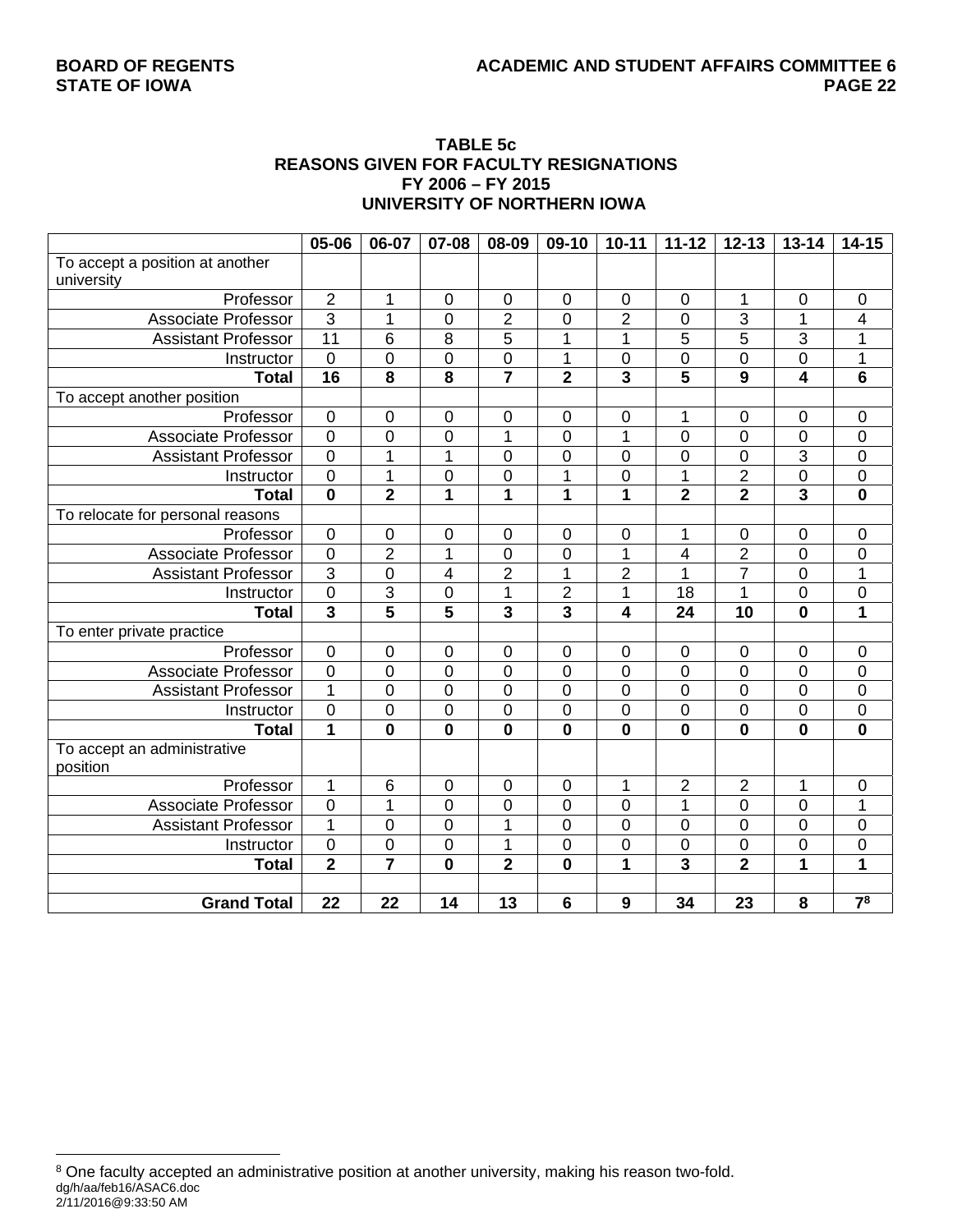#### **TABLE 5d REASONS GIVEN FOR FACULTY RESIGNATIONS FY 2006 – FY 2015 REGENT TOTAL BY UNIVERSITY**

|                                  | 05-06           | 06-07                   | 07-08                   | 08-09                   | 09-10                     | $10 - 11$      | $11 - 12$      | $12 - 13$      | $13 - 14$               | $14 - 15$               |
|----------------------------------|-----------------|-------------------------|-------------------------|-------------------------|---------------------------|----------------|----------------|----------------|-------------------------|-------------------------|
| To accept a position at another  |                 |                         |                         |                         |                           |                |                |                |                         |                         |
| university                       |                 |                         |                         |                         |                           |                |                |                |                         |                         |
| University of Iowa               | $\overline{52}$ | 40                      | 38                      | 25                      | 40                        | 17             | 26             | 32             | 23                      | 41                      |
| Iowa State University            | $\overline{30}$ | 40                      | 24                      | 19                      | 24                        | 18             | 20             | 16             | 29                      | 24                      |
| University of Northern Iowa      | 16              | $\overline{8}$          | $\overline{8}$          | $\overline{7}$          | $\overline{2}$            | $\overline{3}$ | 5              | 9              | $\overline{\mathbf{4}}$ | 6                       |
|                                  |                 |                         |                         |                         |                           |                |                |                |                         |                         |
| <b>Regent Total</b>              | 98              | 88                      | 70                      | 51                      | 66                        | 38             | 51             | 57             | 56                      | $\overline{71}$         |
|                                  |                 |                         |                         |                         |                           |                |                |                |                         |                         |
| To accept another position       |                 |                         |                         |                         |                           |                |                |                |                         |                         |
| University of Iowa               | 10              | 7                       | 20                      | 11                      | 5                         | 21             | 9              | 9              | 16                      | 17                      |
| Iowa State University            | $\overline{8}$  | $\overline{3}$          | $\overline{9}$          | $\overline{3}$          | $\overline{8}$            | 9              | 1              | $\overline{3}$ | $\pmb{0}$               | $\pmb{0}$               |
| University of Northern Iowa      | $\overline{0}$  | $\overline{2}$          | $\overline{1}$          | $\mathbf{1}$            | $\mathbf 1$               | $\overline{1}$ | $\overline{2}$ | $\overline{2}$ | 3                       | $\overline{0}$          |
|                                  |                 |                         |                         |                         |                           |                |                |                |                         |                         |
| <b>Regent Total</b>              | 18              | 12                      | 30                      | 15                      | 14                        | 31             | 12             | 14             | 19                      | 17                      |
|                                  |                 |                         |                         |                         |                           |                |                |                |                         |                         |
| To relocate for personal reasons |                 |                         |                         |                         |                           |                |                |                |                         |                         |
| University of Iowa               | 16              | 10                      | 10                      | 4                       | 13                        | 20             | 16             | 10             | 21                      | 12                      |
| Iowa State University            | $\,6$           | $\overline{\mathbf{4}}$ | 10                      | $\overline{2}$          | $\ensuremath{\mathsf{3}}$ | 5              | 3              | 1              | $\overline{2}$          | $\overline{\mathbf{4}}$ |
| University of Northern Iowa      | $\overline{3}$  | $\overline{5}$          | $\overline{5}$          | $\overline{3}$          | $\overline{3}$            | $\overline{4}$ | 24             | 10             | $\overline{0}$          | $\overline{0}$          |
|                                  |                 |                         |                         |                         |                           |                |                |                |                         |                         |
| <b>Regent Total</b>              | 25              | 19                      | 25                      | $\boldsymbol{9}$        | 19                        | 29             | 43             | 21             | 23                      | 16                      |
|                                  |                 |                         |                         |                         |                           |                |                |                |                         |                         |
| To enter private practice        |                 |                         |                         |                         |                           |                |                |                |                         |                         |
| University of Iowa               | $\overline{8}$  | 5                       | $\overline{7}$          | $\overline{7}$          | $\ensuremath{\mathsf{3}}$ | 5              | 1              | 13             | 5                       | 19                      |
| Iowa State University            | $\overline{3}$  | $\overline{3}$          | $\overline{0}$          | $\overline{2}$          | $\overline{0}$            | $\mathbf 0$    | 1              | $\mathbf 0$    | $\mathbf{1}$            | $\overline{4}$          |
| University of Northern Iowa      | $\overline{1}$  | $\overline{0}$          | $\overline{0}$          | $\overline{0}$          | $\overline{0}$            | $\overline{0}$ | $\overline{0}$ | $\overline{0}$ | $\overline{0}$          | $\overline{0}$          |
|                                  |                 |                         |                         |                         |                           |                |                |                |                         |                         |
| <b>Regent Total</b>              | $\overline{12}$ | 8                       | $\overline{7}$          | 9                       | $\overline{\mathbf{3}}$   | 5              | $\overline{2}$ | 13             | 6                       | 23                      |
|                                  |                 |                         |                         |                         |                           |                |                |                |                         |                         |
| To accept an administrative      |                 |                         |                         |                         |                           |                |                |                |                         |                         |
| position                         |                 |                         |                         |                         |                           |                |                |                |                         |                         |
| University of Iowa               | $\mathbf{3}$    | 6                       | $\overline{2}$          | 1                       | $\mathbf 0$               | $\mathbf 0$    | 0              | 1              | 1                       | 1                       |
| Iowa State University            | $\overline{1}$  | 4                       | 1                       | $\pmb{0}$               | 4                         | 1              | 1              | 1              | $\overline{3}$          | 1                       |
| University of Northern Iowa      | $\overline{2}$  | $\overline{7}$          | $\overline{0}$          | $\overline{2}$          | $\overline{0}$            | $\mathbf{1}$   | $\overline{3}$ | $\overline{5}$ | $\overline{1}$          | $\overline{1}$          |
|                                  |                 |                         |                         |                         |                           |                |                |                |                         |                         |
| <b>Regent Total</b>              | $\overline{6}$  | $\overline{17}$         | $\overline{\mathbf{3}}$ | $\overline{\mathbf{3}}$ | $\overline{\mathbf{4}}$   | $\overline{2}$ | 4              | 4              | 5                       | $\overline{\mathbf{3}}$ |
|                                  |                 |                         |                         |                         |                           |                |                |                |                         |                         |
| <b>Grand Total</b>               | 159             | 144                     | 135                     | 87                      | 106                       | 105            | 112            | 109            | 109                     | 130                     |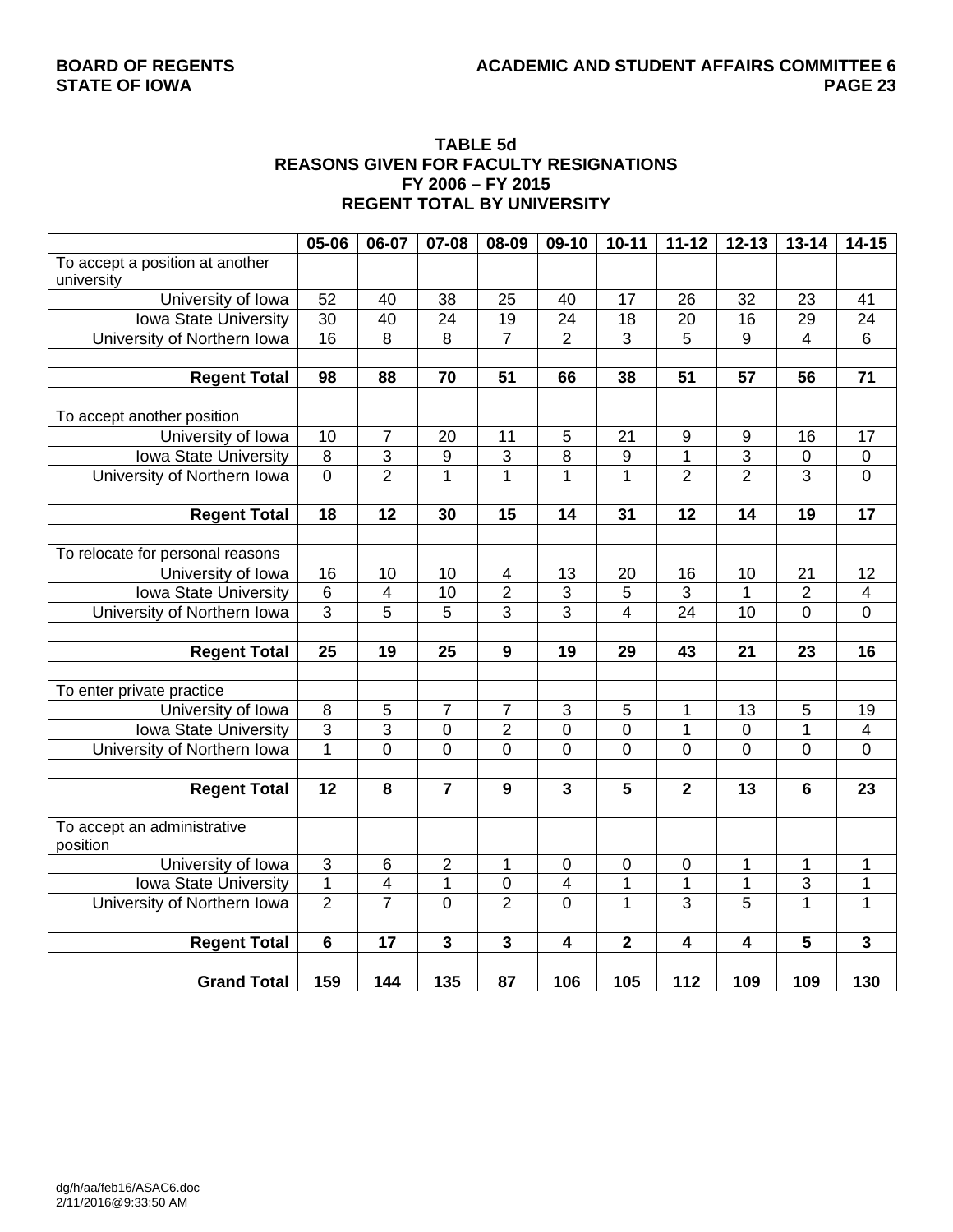#### **TABLE 5e REASONS GIVEN FOR FACULTY RESIGNATIONS FY 2006 – FY 2015 REGENT TOTAL BY FACULTY POSITION**

|                                  | 05-06           | 06-07                   | 07-08                   | 08-09                   | 09-10                   | $10 - 11$       | $11 - 12$               | $12 - 13$        | $13 - 14$               | $14 - 15$               |
|----------------------------------|-----------------|-------------------------|-------------------------|-------------------------|-------------------------|-----------------|-------------------------|------------------|-------------------------|-------------------------|
| To accept a position at another  |                 |                         |                         |                         |                         |                 |                         |                  |                         |                         |
| university                       |                 |                         |                         |                         |                         |                 |                         |                  |                         |                         |
| Professor                        | 27              | 18                      | 14                      | 16                      | 15                      | 10              | 11                      | 14               | 12                      | 17                      |
| <b>Associate Professor</b>       | 30              | 20                      | $\overline{21}$         | 18                      | 17                      | 10              | 14                      | 19               | 16                      | 25                      |
| <b>Assistant Professor</b>       | $\overline{41}$ | 50                      | $\overline{35}$         | $\overline{17}$         | 33                      | 18              | 26                      | $\overline{24}$  | 28                      | $\overline{28}$         |
| Instructor                       | $\mathbf 0$     | 0                       | $\mathbf 0$             | $\mathbf 0$             | 1                       | 0               | $\overline{0}$          | $\overline{0}$   | $\overline{0}$          | 1                       |
| <b>Total</b>                     | 98              | 88                      | $\overline{70}$         | $\overline{51}$         | 66                      | 38              | $\overline{51}$         | $\overline{57}$  | $\overline{56}$         | $\overline{71}$         |
| To accept another position       |                 |                         |                         |                         |                         |                 |                         |                  |                         |                         |
| Professor                        | 1               | $\overline{2}$          | 5                       | 1                       | 3                       | 6               | 1                       | 1                | 5                       | 1                       |
| <b>Associate Professor</b>       | $\overline{3}$  | 3                       | 5                       | 5                       | 5                       | 10              | 5                       | 3                | $\overline{2}$          | 5                       |
| <b>Assistant Professor</b>       | 14              | 6                       | 19                      | 9                       | 5                       | 15              | 5                       | 8                | 12                      | 11                      |
| Instructor                       | $\mathbf 0$     | $\overline{1}$          | 1                       | $\mathbf 0$             | 1                       | 0               | 1                       | $\overline{2}$   | $\mathbf 0$             | $\mathsf 0$             |
| <b>Total</b>                     | $\overline{18}$ | $\overline{12}$         | 30                      | $\overline{15}$         | 14                      | $\overline{31}$ | $\overline{12}$         | $\overline{14}$  | $\overline{19}$         | $\overline{17}$         |
| To relocate for personal reasons |                 |                         |                         |                         |                         |                 |                         |                  |                         |                         |
| Professor                        | 1               | 1                       | 2                       | 1                       | 1                       | 2               | 6                       | $\boldsymbol{0}$ | 3                       | $\mathbf 2$             |
| <b>Associate Professor</b>       | 9               | $\overline{\mathbf{4}}$ | 4                       | 1                       | 1                       | $\overline{3}$  | $\overline{6}$          | 4                | $\overline{3}$          | $\overline{2}$          |
| <b>Assistant Professor</b>       | $\overline{15}$ | 11                      | 19                      | $\,6$                   | 15                      | 23              | 13                      | 16               | 17                      | $\overline{13}$         |
| Instructor                       | $\overline{0}$  | 3                       | 0                       | $\overline{1}$          | $\overline{2}$          | 1               | 18                      | $\overline{1}$   | $\overline{0}$          | $\mathsf 0$             |
| <b>Total</b>                     | 25              | 19                      | 25                      | 9                       | 19                      | 29              | 43                      | 21               | 23                      | 17                      |
| To enter private practice        |                 |                         |                         |                         |                         |                 |                         |                  |                         |                         |
| Professor                        | $\overline{3}$  | $\boldsymbol{0}$        | 1                       | $\mathbf 2$             | $\pmb{0}$               | 1               | 1                       | 1                | $\mathbf 0$             | $\overline{c}$          |
| <b>Associate Professor</b>       | $\overline{1}$  | $\overline{4}$          | 3                       | $\overline{5}$          | $\mathbf 1$             | $\overline{2}$  | $\mathbf 0$             | $\overline{3}$   | $\mathbf{1}$            | $\overline{\mathbf{4}}$ |
| <b>Assistant Professor</b>       | 8               | 4                       | $\overline{3}$          | $\overline{2}$          | $\overline{2}$          | $\overline{2}$  | 1                       | $\boldsymbol{9}$ | 5                       | 17                      |
| Instructor                       | $\mathbf 0$     | 0                       | $\boldsymbol{0}$        | $\pmb{0}$               | $\pmb{0}$               | $\mathbf 0$     | $\pmb{0}$               | $\boldsymbol{0}$ | $\mathbf 0$             | $\mathbf 0$             |
| <b>Total</b>                     | $\overline{12}$ | 8                       | $\overline{\mathbf{7}}$ | $\boldsymbol{9}$        | $\overline{\mathbf{3}}$ | 5               | $\overline{\mathbf{2}}$ | 13               | $6\phantom{1}6$         | 23                      |
| To accept an administrative      |                 |                         |                         |                         |                         |                 |                         |                  |                         |                         |
| position                         |                 |                         |                         |                         |                         |                 |                         |                  |                         |                         |
| Professor                        | $\overline{4}$  | 15                      | 3                       | 1                       | 3                       | $\overline{2}$  | $\overline{2}$          | 3                | $\overline{4}$          | $\overline{2}$          |
| Associate Professor              | 1               | $\overline{2}$          | $\mathbf 0$             | 0                       | 1                       | $\overline{0}$  | $\overline{2}$          | $\mathbf 0$      | $\overline{1}$          | $\mathbf 0$             |
| <b>Assistant Professor</b>       | $\overline{1}$  | $\overline{0}$          | $\overline{0}$          | $\overline{1}$          | $\overline{0}$          | $\overline{0}$  | $\overline{0}$          | $\overline{1}$   | $\overline{0}$          | $\overline{0}$          |
| Instructor                       | $\pmb{0}$       | $\boldsymbol{0}$        | $\mathbf 0$             | 1                       | 0                       | 0               | 0                       | $\boldsymbol{0}$ | 0                       | $\mathsf{O}\xspace$     |
| <b>Total</b>                     | 6               | $\overline{17}$         | 3                       | $\overline{\mathbf{3}}$ | 4                       | $\overline{2}$  | 4                       | 4                | $\overline{\mathbf{5}}$ | $\overline{\mathbf{2}}$ |
|                                  |                 |                         |                         |                         |                         |                 |                         |                  |                         |                         |
| <b>Grand Total</b>               | 159             | 144                     | $\overline{135}$        | 87                      | 106                     | 105             | 112                     | 109              | 109                     | 130                     |